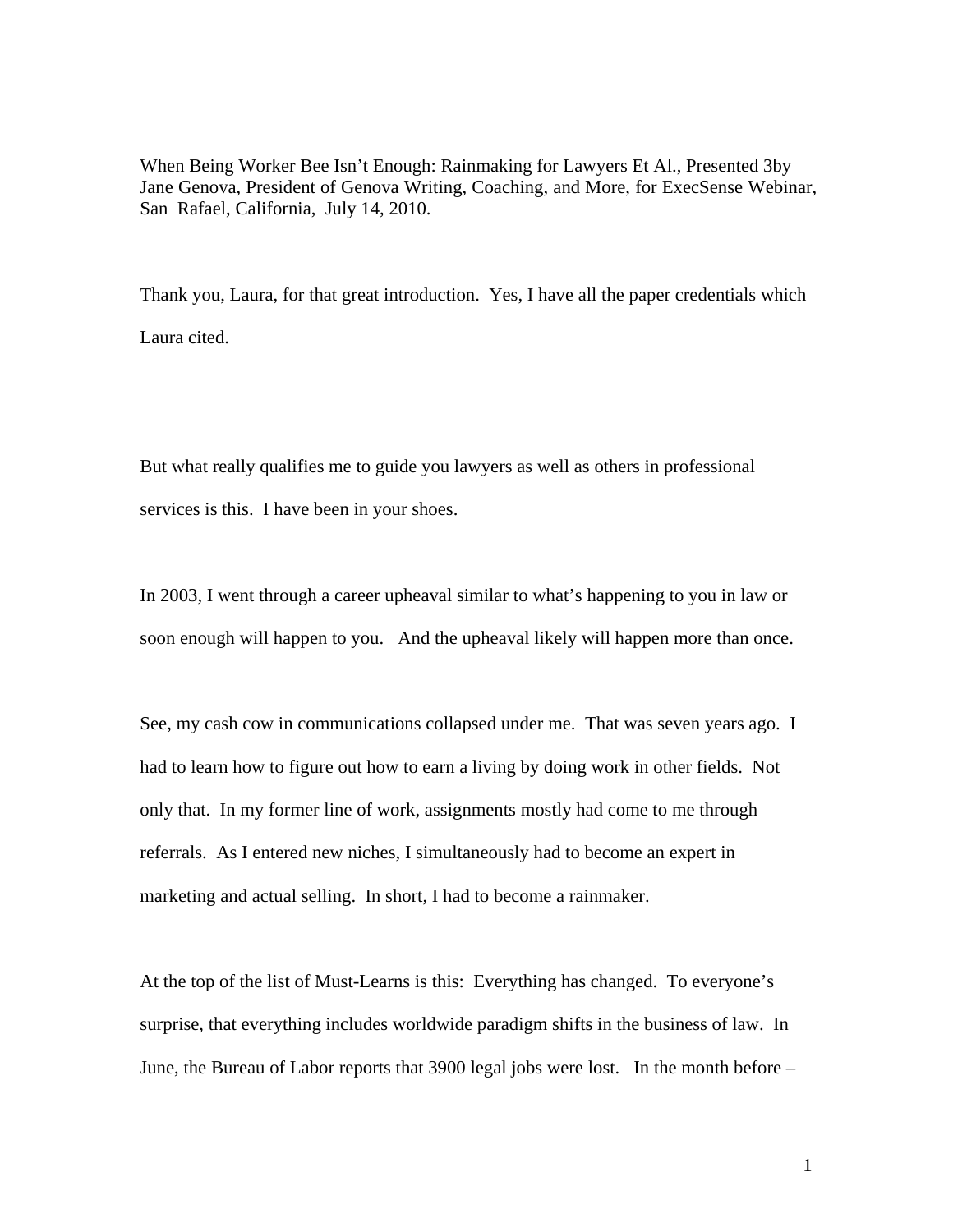May – 600 were lost. Vulnerable are associates and non-equity partners who do not bring in business. If you do not bring in business you can forget making partner and staying partner.

Incidentally in the UK, a recent survey showed that 62% of associates had already factored in they would not make partner. That was not their goal any more. Their new goal was to get an in-house job. After all, in-house you may have to control costs but you do not have to bring in new business.

So, for lawyers and many other professionals, developing new business has been added to our job description. None of us can just be professionals. Not any more. We can't just do our jobs or operate our businesses. There's more to it.

That more is that we have to become players. Players take charge of their career, every aspect of it. Players don't leave their present or future to others. Players realize no one is going to take care of us. Players get it that we only eat what we kill.

Players know that this is the era of the rainmaker. Unless you lawyers bring in business and help retain the business already in the law firm, you won't keep your jobs. Or you won't have a small practice to run. It's that simple.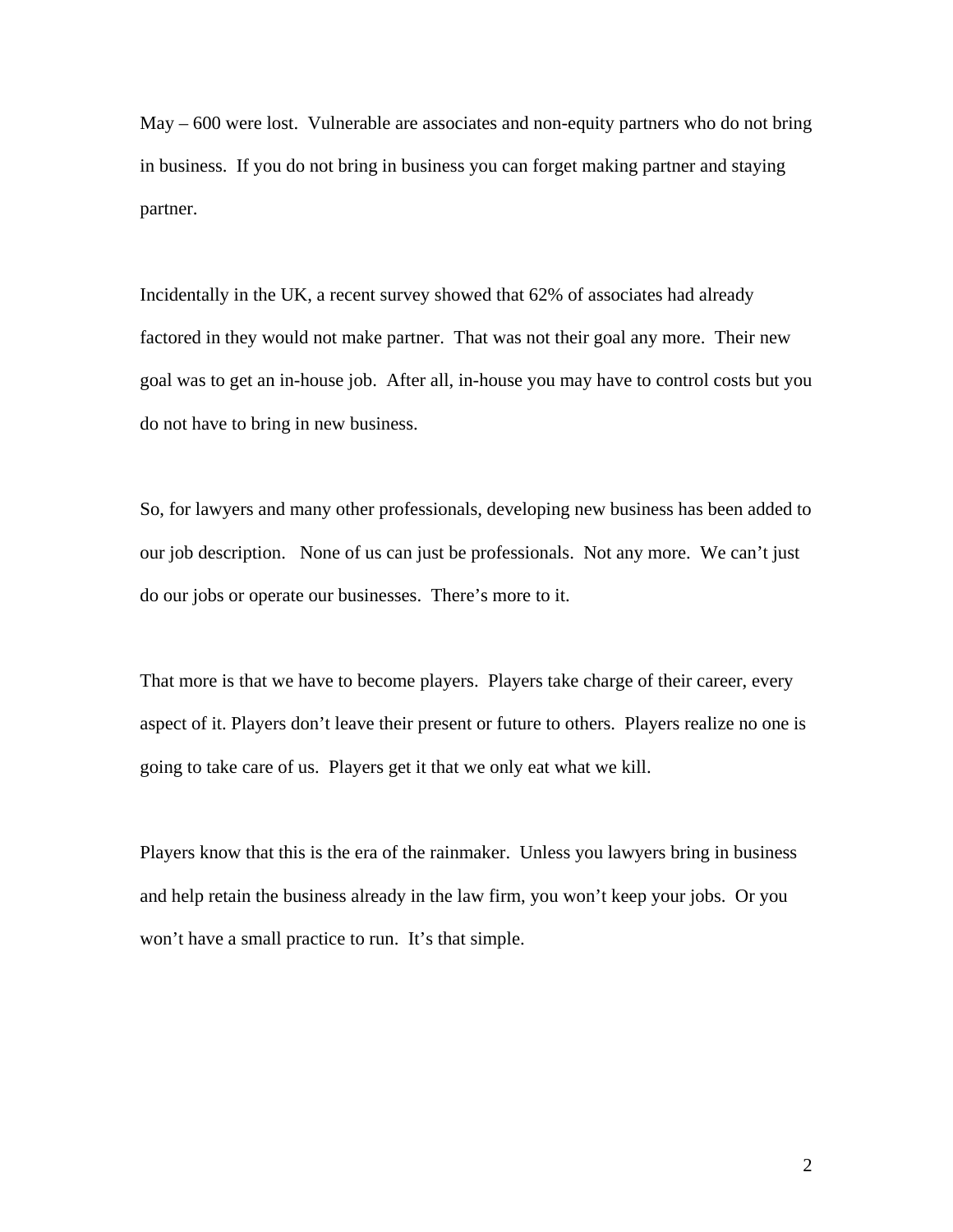And it's became just that simple too for premier brand Cravath, Swaine & Moore. Today you might have read in THE AMERICAN LAWYER that Cravath seems to be switching into a marketing mode. Three sources report and I quote:

*"Cravath may hire as many as four new members of a marketing team that will do everything from finding work assignments that fit within the firm's history to pitching its work to magazines, such as THE AMERICAN LAWYER."*

Sign of the times? There's little ambiguity. The once-staid profession of law has become a business. And a tough one it is. You bet, it's a dog fight out there for getting assignments.

Technology, process management, client demands for lower rates, and changes in what practices are in demand – all of these keep downsizing the field of law. Competition for assignments has essentially become a zero sum game.

That means there is greater volatility in client retention. According to Lexis Nexis, about 35 percent of clients which used a firm for one issue will depart after that issue is completed. And having excellent work done by partners doesn't necessarily ensure a loyal client. Lexis Nexis found that even if 100 percent of the work has been done by partners, only 50 percent of the clients will remain with the firm. Overall, client churn is about 12 to 15 percent per year.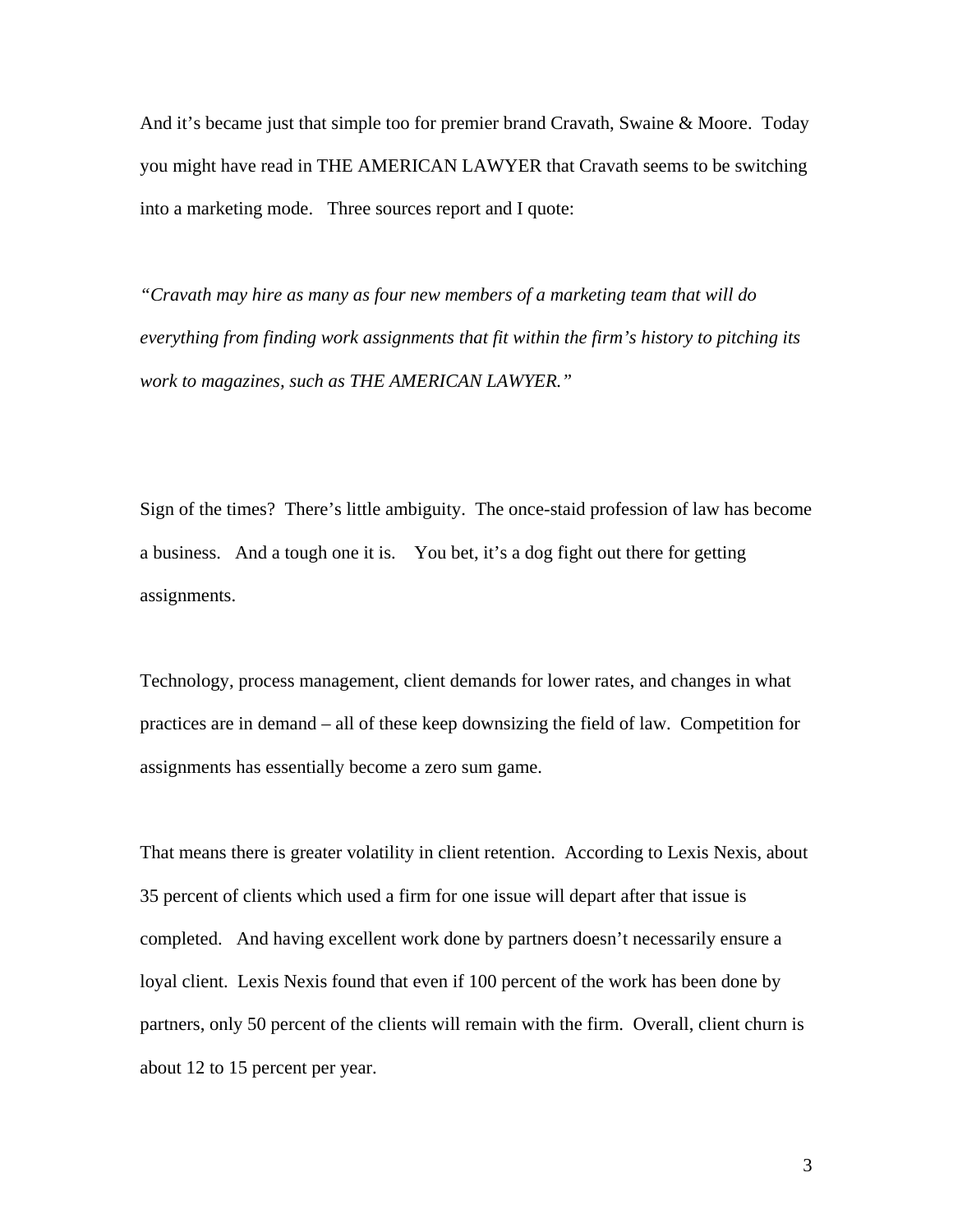You have to figure out how to hunt better than the competition. Yet, many lawyers are not hunters. At least not naturally. By education and personality type, they are geared to be worker bees. Compliant. Expecting the assignments to be handed to them.

Increasingly those assignments aren't being handed to them. So, how do you bring the assignments in?

The musts to rainmaking are these. Let's look at the whole enchilada and then dig down into the nitty gritty.

## *Item 1 – Mindset*

The first step is: Your mindset. You have to have that moment of clarity. And that's the realization that you have to bring in business to survive, never mind get ahead.

On the television series "The Good Wife," that moment of clarity comes to Alicia Florrick via partner Diane. Junior Associate Alicia pleads with Diane for her job. Diane tells Alicia straight off the shoulder. What Diane tells Alicia is that Alicia has to bring in business. Alicia can bring in that business by leveraging her husband's contacts. Alicia gets it. The night before she had been crying at the kitchen table as she did her bills. Alicia taps into her husband's network. Her job is saved.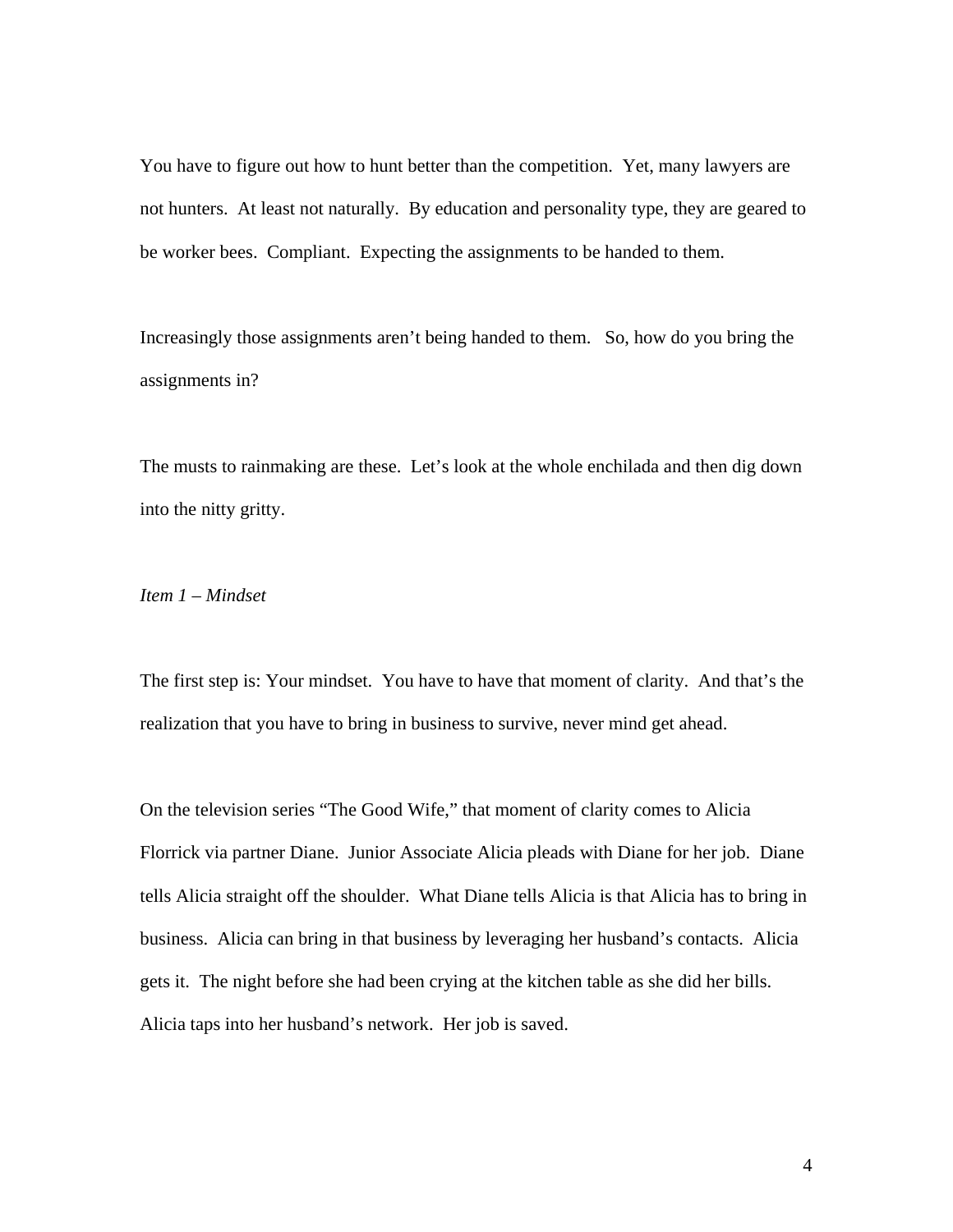*Item 2 – Identify the right target markets and the right kinds of clients.*

Vernon Jordan comes into Alicia's law firm. He tells them the law firm needs focus. Jordan is a player because he knows that not all business is created equal. You don't just grab what's out there or even what's being brought in.

Also, Jordan the player knows that every client is not created equal. Some won't pay what the firm needs to break even. Some are more trouble than they're worth. Some don't treat the firm with respect.

*Item 3 – Strategy, tactics, gimmicks and more* 

They are all about how you pull together the resources to brand your firm, to make it stand apart, and then to communicate that brand identity to prospects and current clients.

No longer is the legal world a monolith. If your firm looks like every other law firm it won't be business much longer.

*Item 4 - Measure.*

You measure in two ways. You measure what's important to the prospect and the client. And you show them those numbers. Yeah, it's all in the math.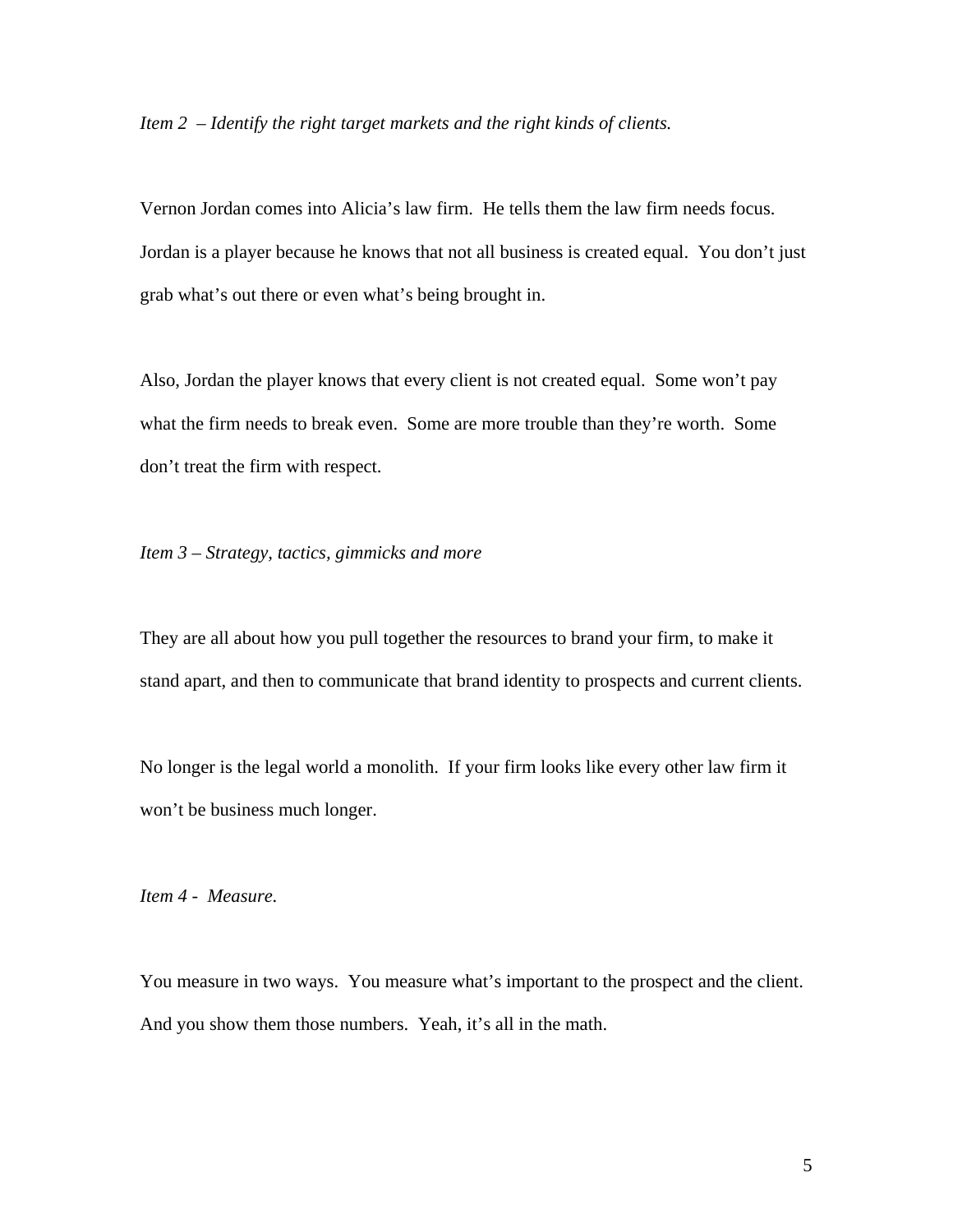The other way you measure is the cost of what you're doing subtracted from the revenues what you're doing brings in. That's how you find out what is working well and what isn't. You do more of what is working. You stop doing what's not working.

You are also able to calculate the cost of the sale.

*Item 5 - Follow up. Forever.*

Experience and research tell us the assignment is given to the vendor the purchaser last met or who's on their radar screen. You can make a brilliant pitch. But if you don't keep following up, you're not likely to close the sale.

In addition, you follow up a win for the client with a smooth pitch for other services. That's the game of cross-selling.

Okay. Let's look at all this in detail. I know it's a lot. So I will break it down into small bites.

What are those voices inside you telling you. Are they telling you, Bob or Rebecca: hey, you don't have the network Alicia has. You don't have a pedigree with gold-plated family contacts. You are just a nobody who was academically–oriented enough and tenacious enough to get a JD and a job in a law firm or start your own firm. So, how are you going to develop business?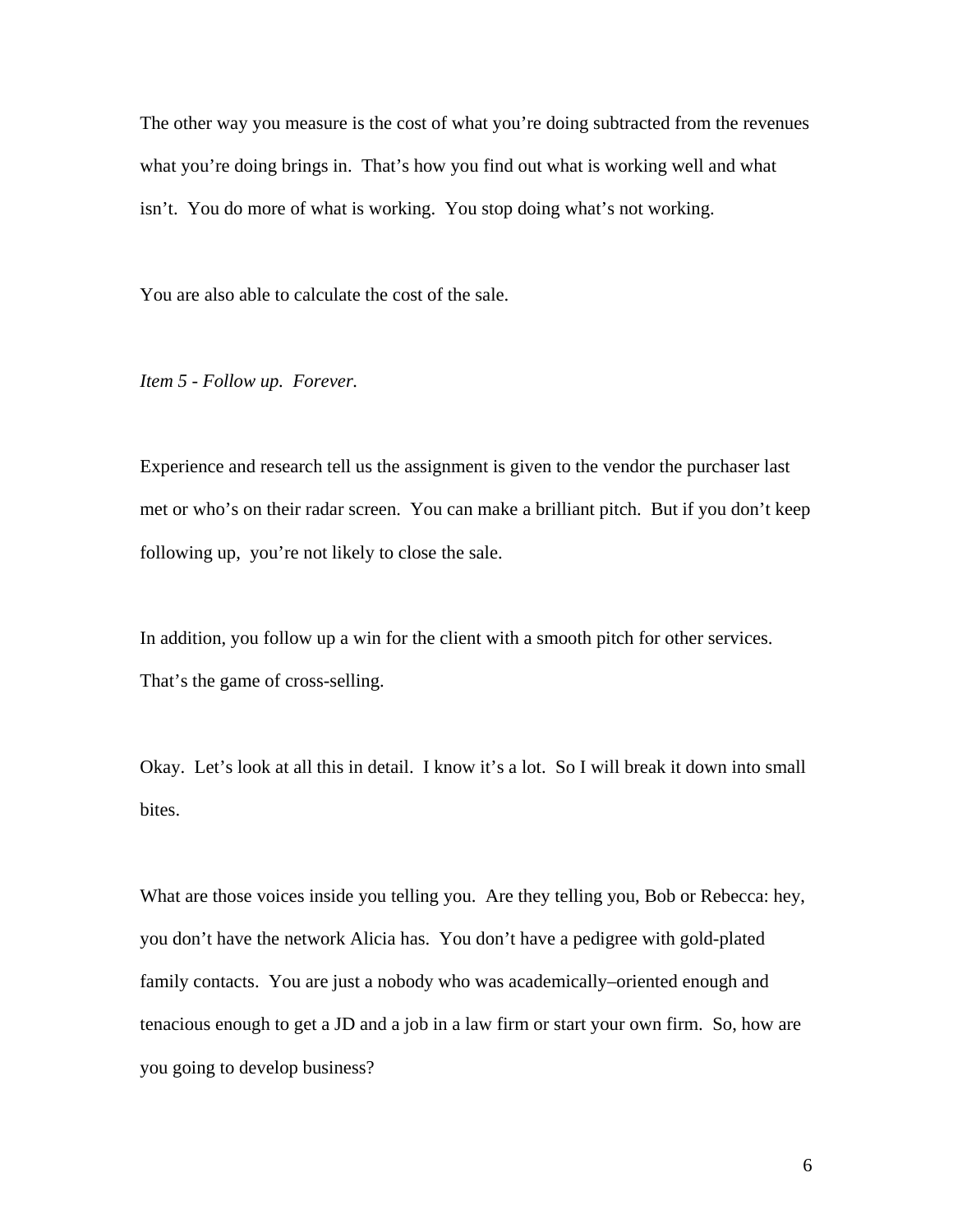You probably complain to everyone you know: hey, being a rainmaker wasn't in the cards when I signed up for this law career.

Well, being a rainmaker is in the cards now. And the next steps will give you proven strategies and tactics to do what it takes to be a class-A hunter.

To begin with, it just seems common sense that you will align parts of your personal life with your professional one.

You will join the temple or church most useful to your prospecting.

You will open yourself to conversations when you commute or travel, instead of always keeping your nose in your laptop.

You will attend your 12-step meetings in upscale suburbs and neighborhoods. Incidentally, top brokers in real estate have been doing all this for years. That's how they gain access to the premier properties to list.

Plan to make a difference? Choose to do that in a way that places you in contact with purchasers of legal services. That's why so many lawyers become active in the political party of their choice or fundraise at a high level for major charities.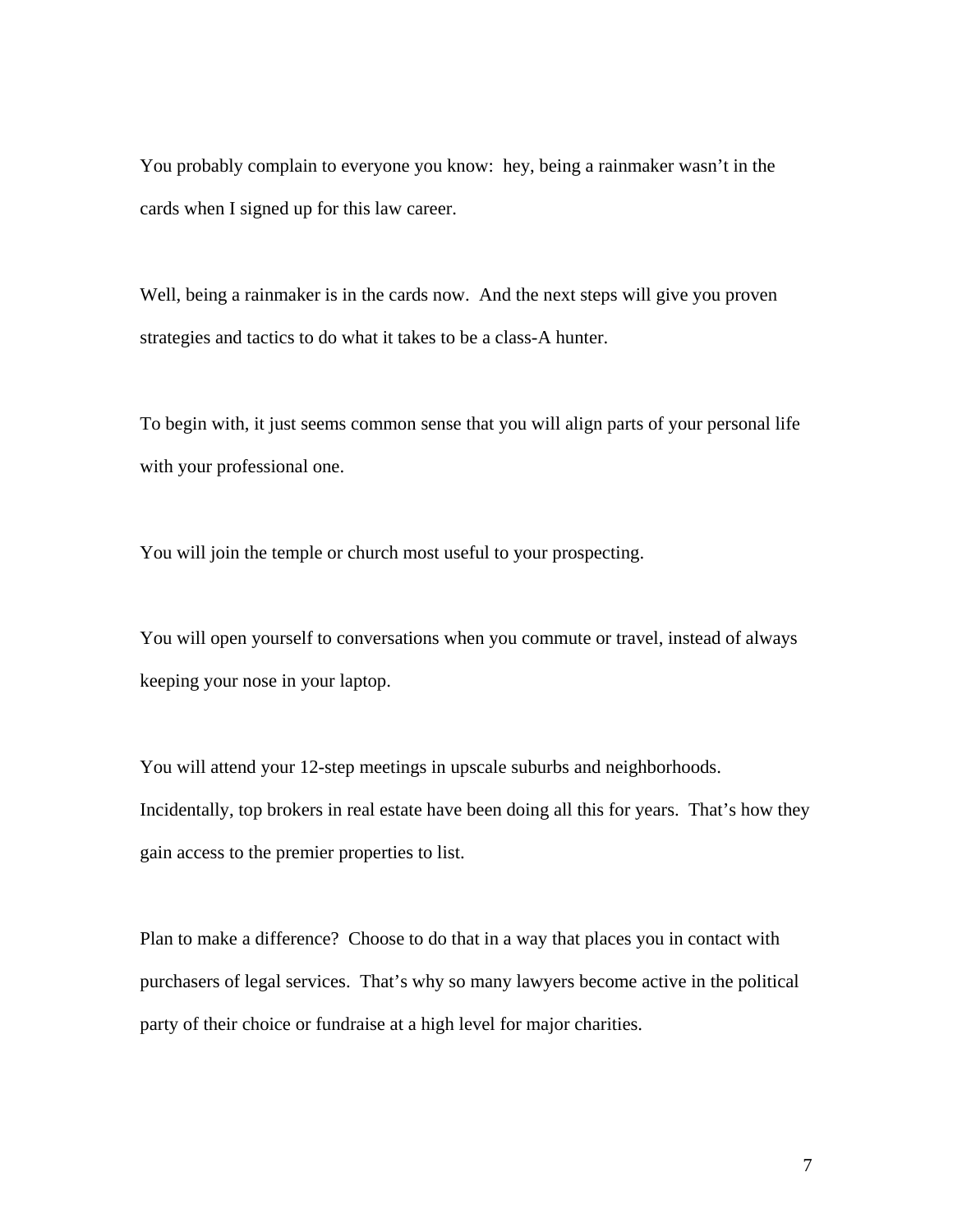Once you change everything to align with your need to develop new business, then your mindset will also change. Those voices inside you will say: hey, there's an opportunity there. Go after it, Bob or Rebecca. And you will believe that you can get some of the business out there.

Okay, now you're in the right frame of mind. Then come the next steps.

That's the job of finding the right kinds of business and clients and then go after them. To do that you have to understand how to marshal the resources in the firm and outside the firm to pitch in effective ways. A major piece of that pitch involves the brand you create for your firm, no matter its size. And the other piece is how you position, package and promote that brand.

This is what every rainmaker knows. You too will know it.

First the right kind of business. What was a hot practice yesterday may be cold today. Think real estate as cold. Think alternate energy and compliance as hot. Another growth area is education law. Think the inclusive classroom. Think the for-profit model. Think globalization of higher education.

As for clients: the organization which wants to pay you \$600 an hour may not bring your organization to the break-even point. This is not a good client for you. It may be a good client for some other firm. Also that client may not be the source of continued work. It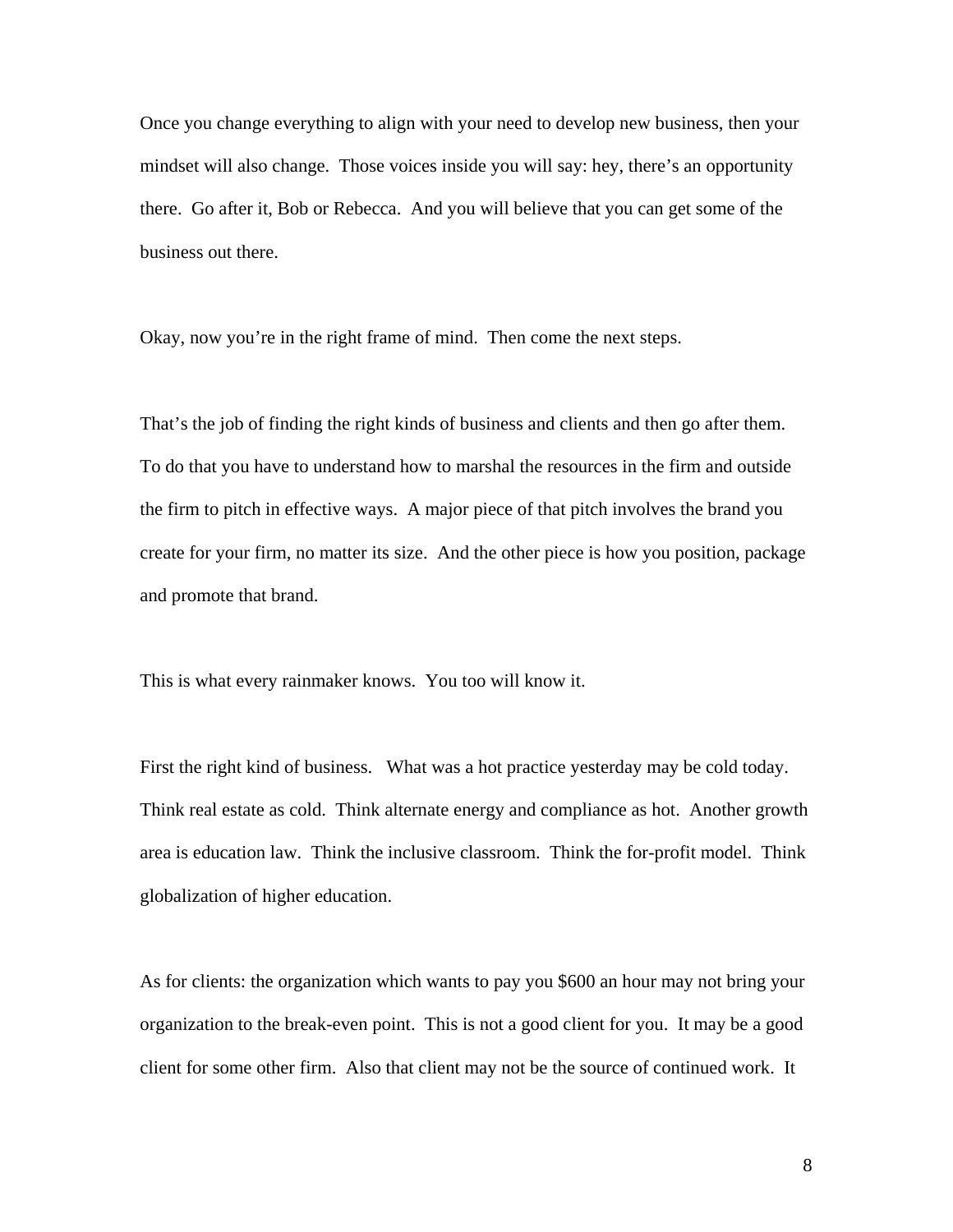may be one of that 35 percent which comes for a specific issue and then leaves. It's not worth investing in that kind of Goodbye-Client.

You and your accountant have to figure what are your good clients for your firm, at this particular period phase of your evolution.

Another example of an inappropriate client is one which doesn't respect your expertise. During the peak of the lead paint public nuisance litigation Sherwin-Williams respected the strategy and tactics of its outside counsel Jones Day. That panned out both for Sherwin-Williams and Jones Day.

Sorting this out, that is finding the right practice and the right kind of client is job number-one for you.

That might mean strengthening a practice already in existence. You may have to bring in more high-profile manpower.

Or, that might mean introducing a new practice to the firm. And that, in itself, may mean that you have to sell your firm on that this is a smart way to go.

You have to explain how the group of you will go about adding a new practice. Will you grow the expertise you need organically or import it? Will the importing be done by buying or leasing talent?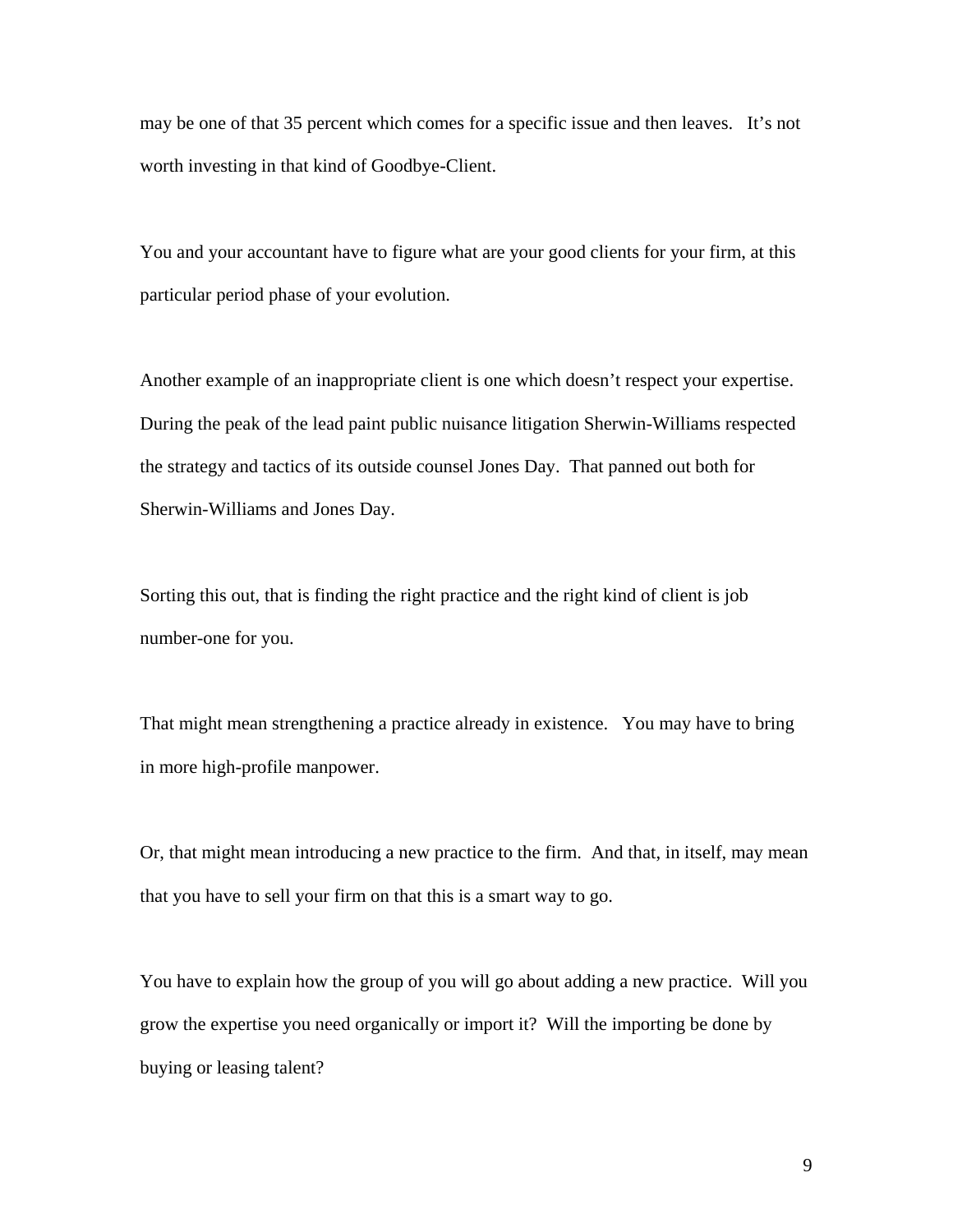As you do that will the firm have to take a profit hit? How will you justify that?

How long will that progress on the learning curve take before you reach breakeven and then move on to a profit?

And what kinds of clients will this expertise be sold to and, again, how?

Those are issues you have to deal with in selling your firm on going in this fresh direction. Incidentally, you may be selling members of your firm as well as your clients on going in a fresh direction *outside that firm.* You may be like Gregory Evans.

Evans used to be a partner at Milbank Tweed. Then he saw that clients wanted and needed a new model for the outside counsel they used. He created that model in his own law firm Integer. He persuaded client Sherwin-Williams to follow him in his new direction.

Incidentally, the good news is that a new practice can often come from an avocation or passion.

A new law graduate in Connecticut has been involved in animal rescue. As she studies for the bar, she's pitching to firms that they should hire her to set up an animal-rights practice. Business in animal law ranges from custody battles in divorce to estate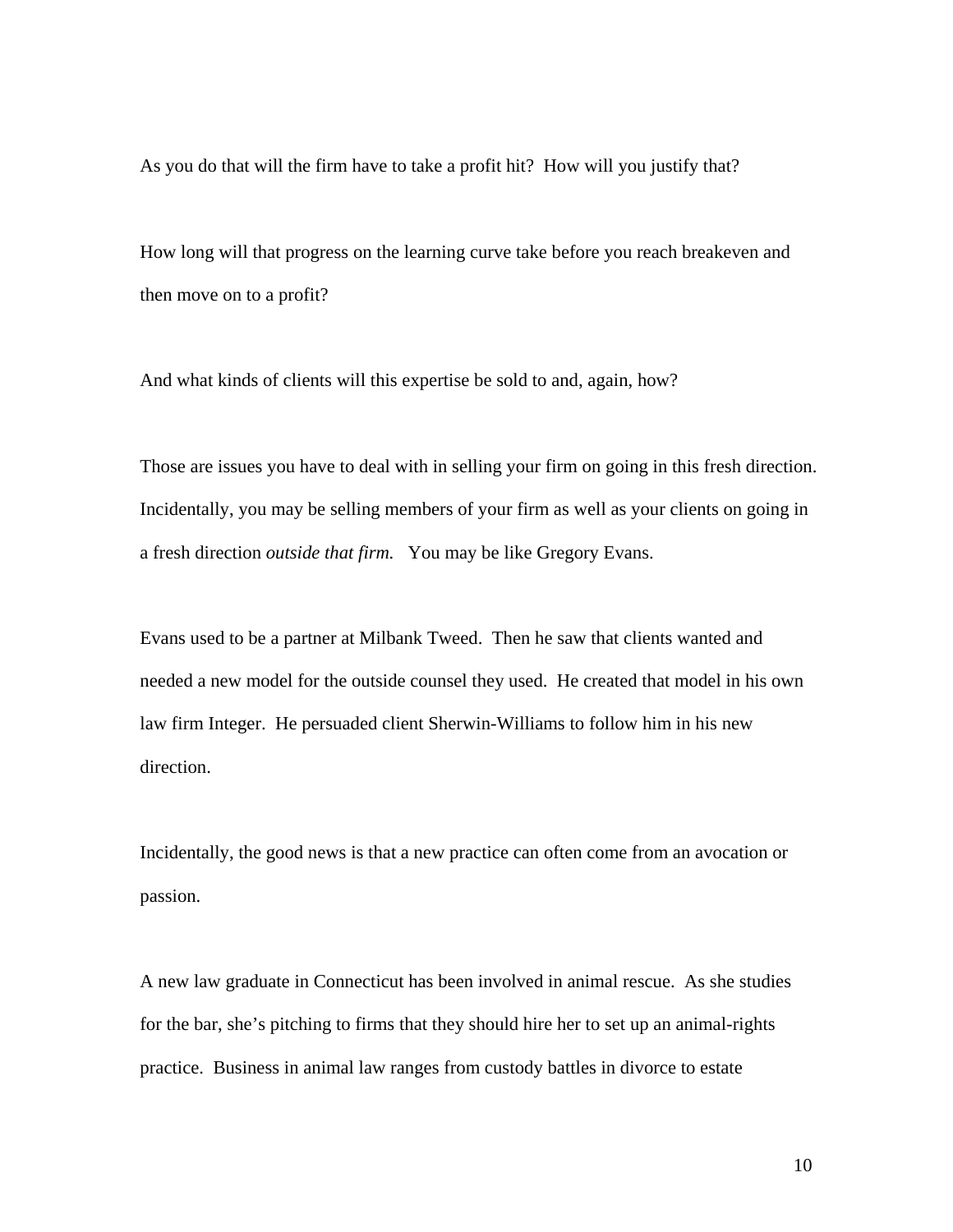planning. If no one bites, no pun intended, she will launch her own firm focused solely on that. She already has the contacts with the state animal organizations, vets, and dog lovers.

Then there are those with a passion for same-sex issues. They are establishing practices dealing with everything from pre-nup agreements to divorce and custody.

As for the clients per se, find target markets that you and your firm are comfortable dealing with. Increasingly, law firms have their own organizational culture.

If you are not the buttoned-up corporate type, it's not likely you will hit homeruns with the Fortune 500. Maybe your segments should be mid-sized businesses, startups, government, and nonprofits.

The acid test here is: can you speak in the prospect's language and connect with its concerns? Here you don't speak the language of law. You speak the language of business or education or animals rights. You dig deep into the nitty gritty of what is on the prospect's mind. Not what the legal issues are per se.

Remember: you are approaching these market segments with solutions, not services. Lawyers who sell services will soon not be practicing law. Prospects buy solutions, discussed in terminology and concepts that are part of their daily dealings.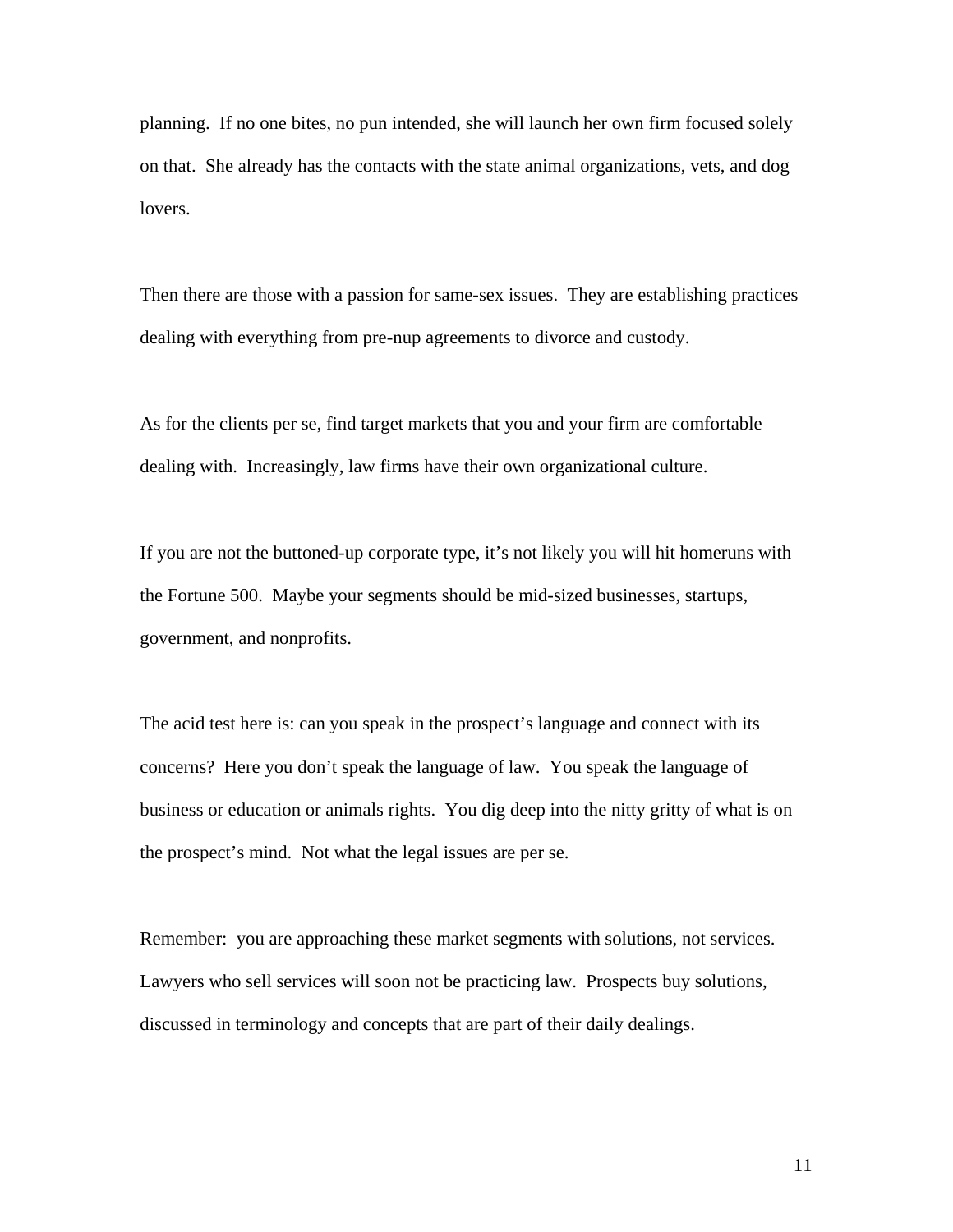Unless you're talking with lawyers, you don't talk or act like a lawyer. Winners in today's marketplace have many personas or ways they present themselves. Just think about what a chameleon Hillary Clinton is. She's the woman of a thousand faces and that's how she endures.

More than half a century ago, sociologist Erving Goffman published the classic book THE PRESENTATION OF SELF IN EVERYDAY LIFE. In it he pointed out that even the butcher in a rural area knows enough to put on the face to meet each of the faces out there. The butcher has a different persona for the mayor and for the family who is beyond on paying him.

Now you are going to put together your unique outreach for this new business development. It should have your individual imprint.

If you are a seasoned player, maybe you will just go hunting alone. You will do all the right things intuitively. And that's that. Some partners in law firms have a deep bench of contacts. They are solo players when it comes to rainmaking.

But those kinds of rainmakers are in the minority. It's more likely that you are new at this game. So it's likely you will not be starting out alone. You will look within your firm or outside your solo practice for resources. Those resources may be people, access, funding, ideas, and shared knowledge about what works and doesn't work.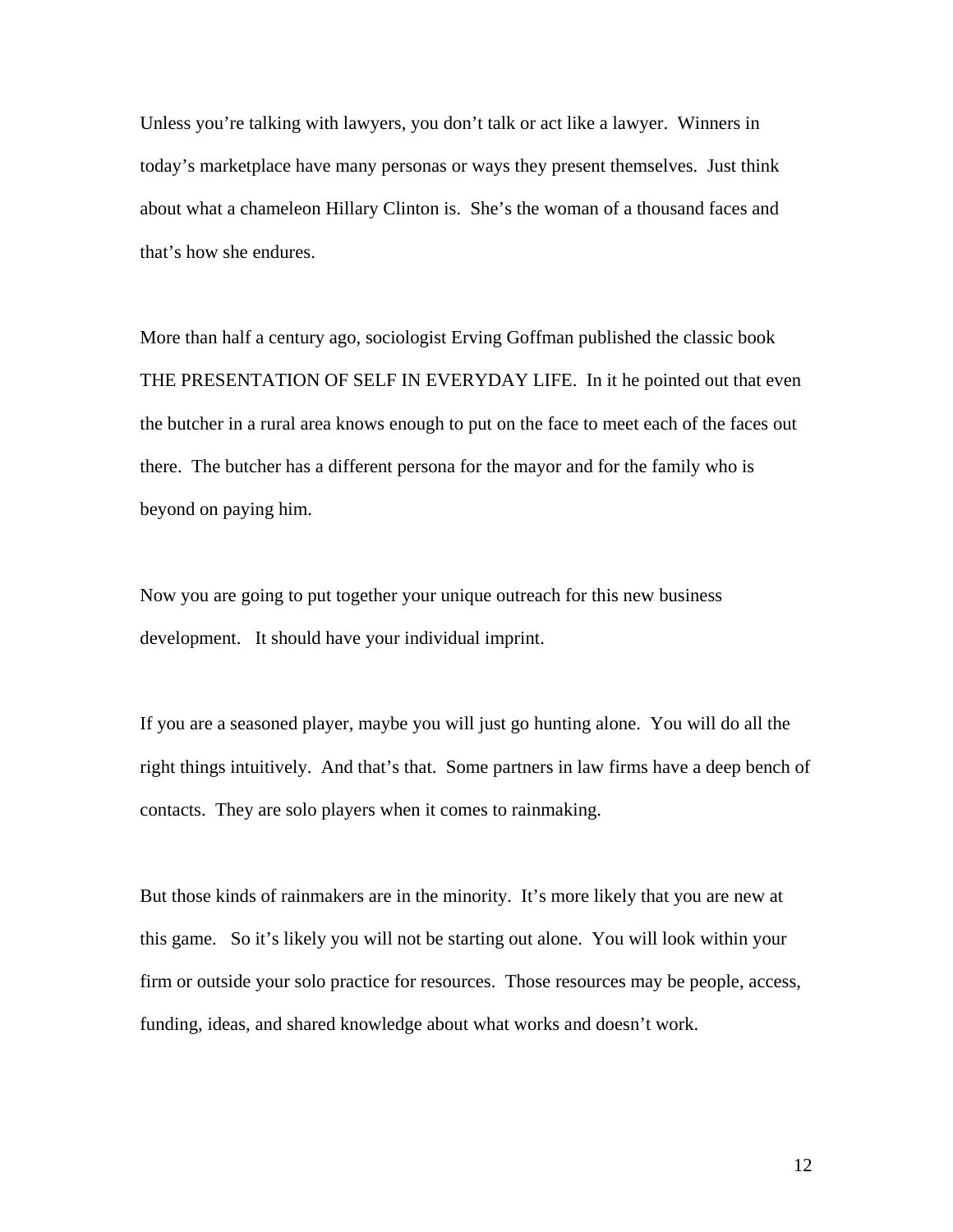You may decide that your law firm should create a practice in alternate energy. Therefore, it's useful to put on a traveling seminar on "green." You would put that on at professional meetings, at corporations, and at utilities. That requires resources. Those resources are what you have to sell others on giving you.

How do you do that aspect of sales? How do you persuade others to give you the resources you need?

The only way you do that is to guarantee them, in writing, their percentage of the revenue which comes in from that business. Articles in the legal media such as THE NATIONAL LAW JOURNAL are outing that rainmakers are involving colleagues in pitches and then not compensating them when the business rolls in. This has been especially the situation for female equity partners who earn an average of \$66,000 less a year than their peers. One reason why is that they assist in bringing rainmakers but don't participate in the goodies. Not the money. Not the credit. Not the influence within the firm.

You will gain a reputation for fair play when you reward everyone in the loop. That will lead to having a rich store of resources in the firm and outside the firm for identifying new business opportunities and tactics for getting that business.

That's just one part of how you create your unique approach to business development.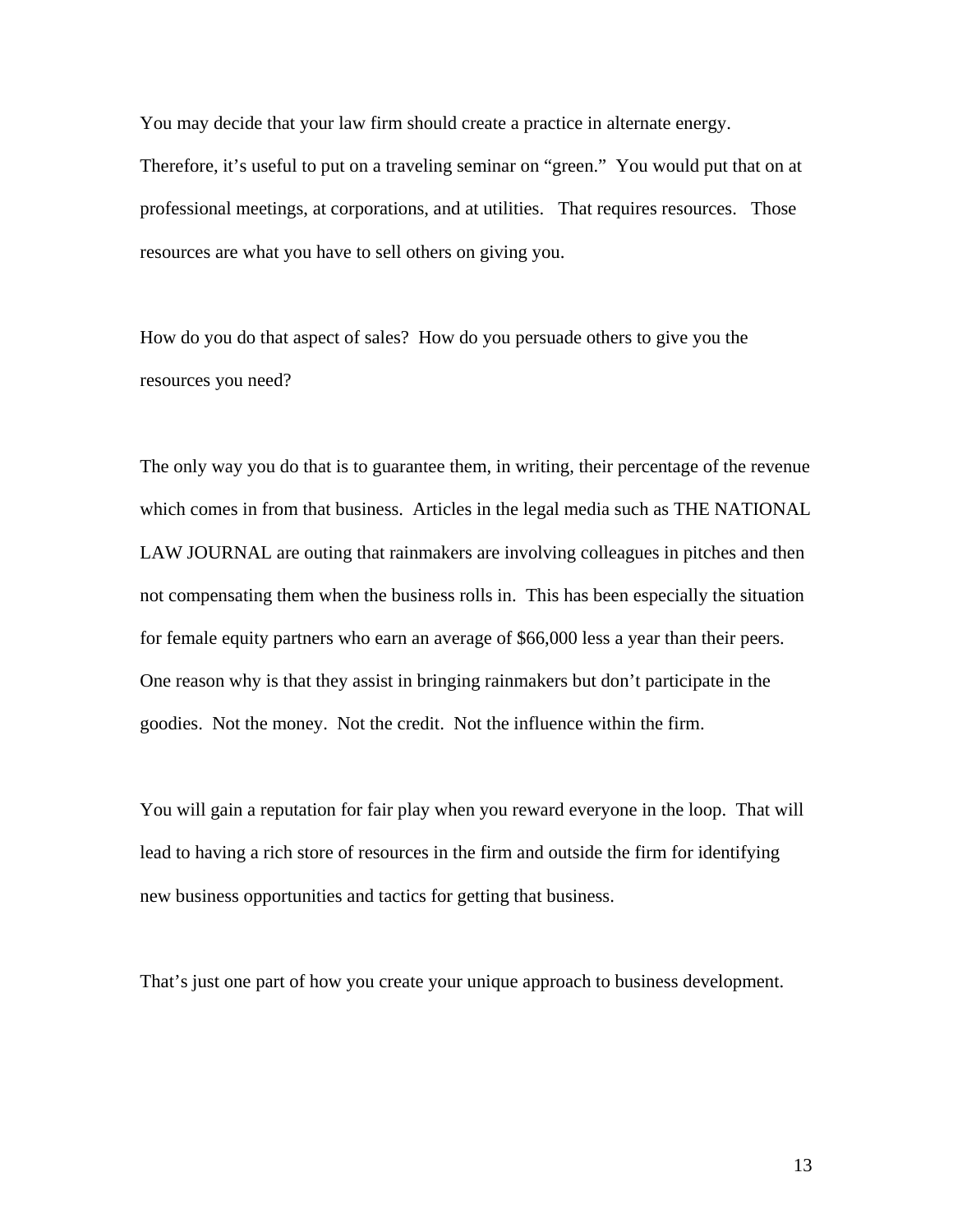Essentially what you do is: everything. You try out just about every marketing, marketing communications, public relations, and actual sales technique that you can master.

You do more of what works and ditch those which don't work, at least not for you, and not in that context.

The emphasis here is on multi-channel marketing. Not just being a one trick pony. Let me tell you a story. I have known some wannabe rainmakers, even in law, who have tried to establish a business development plan solely on one tactic. Sometime that one tactic was social media. They became great masters of social media. And sooner than later they failed.

See, that kind of one-dimensional approach is never smart. You never do just one thing, even if that thing starts out working like magic. That's because everything at some point stops working. It first stops working as well. That it stops working much at all. Meanwhile you are not building up your deep bench of marketing know-how. And, in this context, use of social media quickly became a way of marketing that was reaching a glut. There was simply too many doing too much social media marketing.

Those with a sixth sense about selling never seek out a magic bullet. They always think through a number of strategies and experiment with a number of tactics.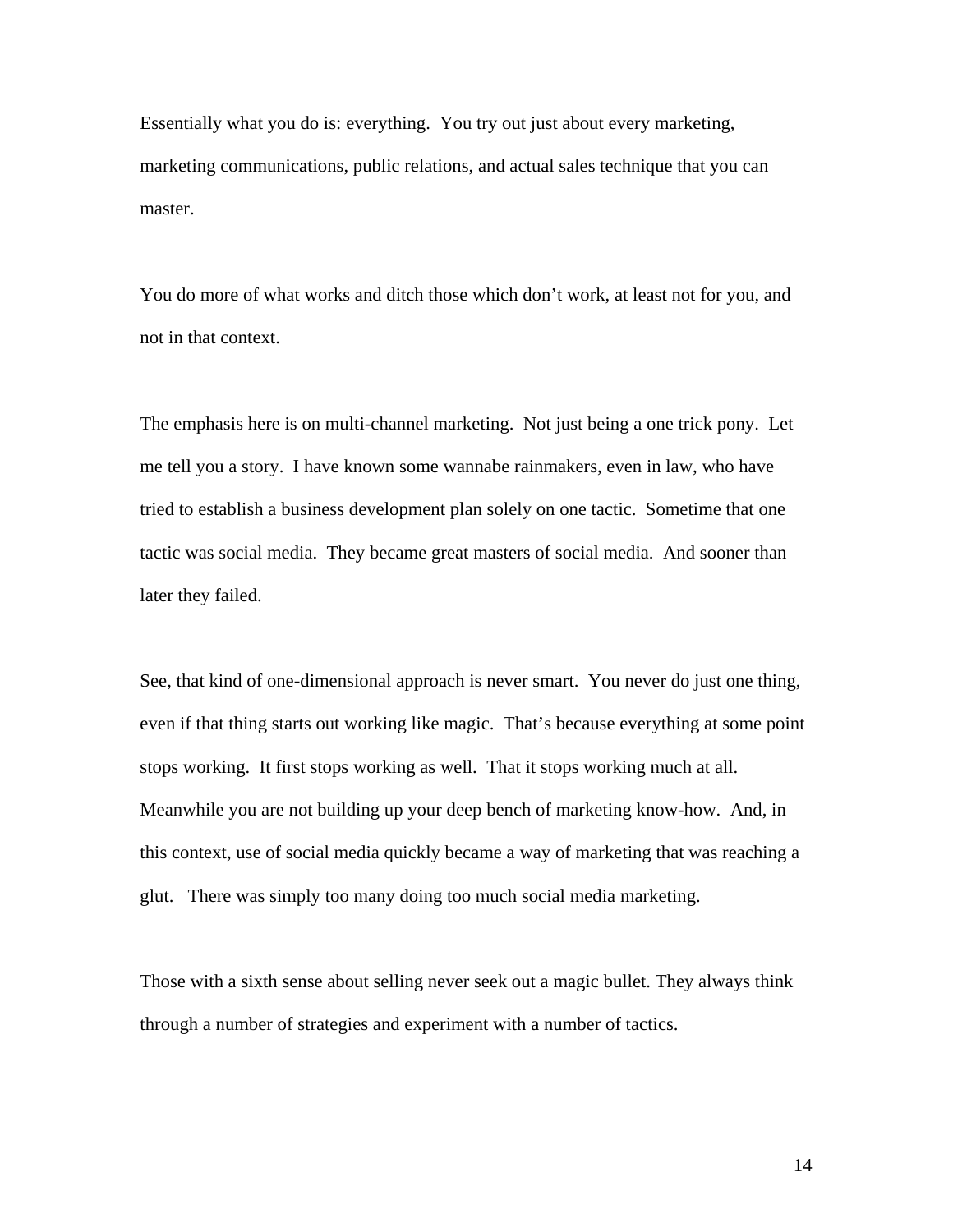All this you plow into how your firm stands apart from others. That is, its brand identity. You are constantly figuring out how to keep that identity fresh and are constantly trying out what are the strategies that make your firm occupy unique space.

No one identity is absolutely the best. You find the identity that is best for you. The legal business is just realizing this now. It's seeing that there's no competitive future in the law profession or business being a me-too. Each firm must differentiate itself in terms of its organizational culture, expertise, stars, client responsiveness, and billing practices. Gregory Evans's new firm Integer has its very own way of billing. That can be full contingency, partial contingency, reduced billing rates or performance-based bonuses.

Your strategic planning creates those differences in identity or brands. This is all about: who are you as a law firm.

And, note, identities or brands aren't mutually exclusive. A law firm, even a small one, can operate with several identities. That is, your law firm can be known for several things.

One brand identity can be for you to create a practice which is perceived as one of the tops in a certain area of expertise such as product liability in biotechnology. Or compliance in employee employment issues. Or preventing litigation in securities. The goal is to "own" the territory in that expertise. When companies think they have issues in

15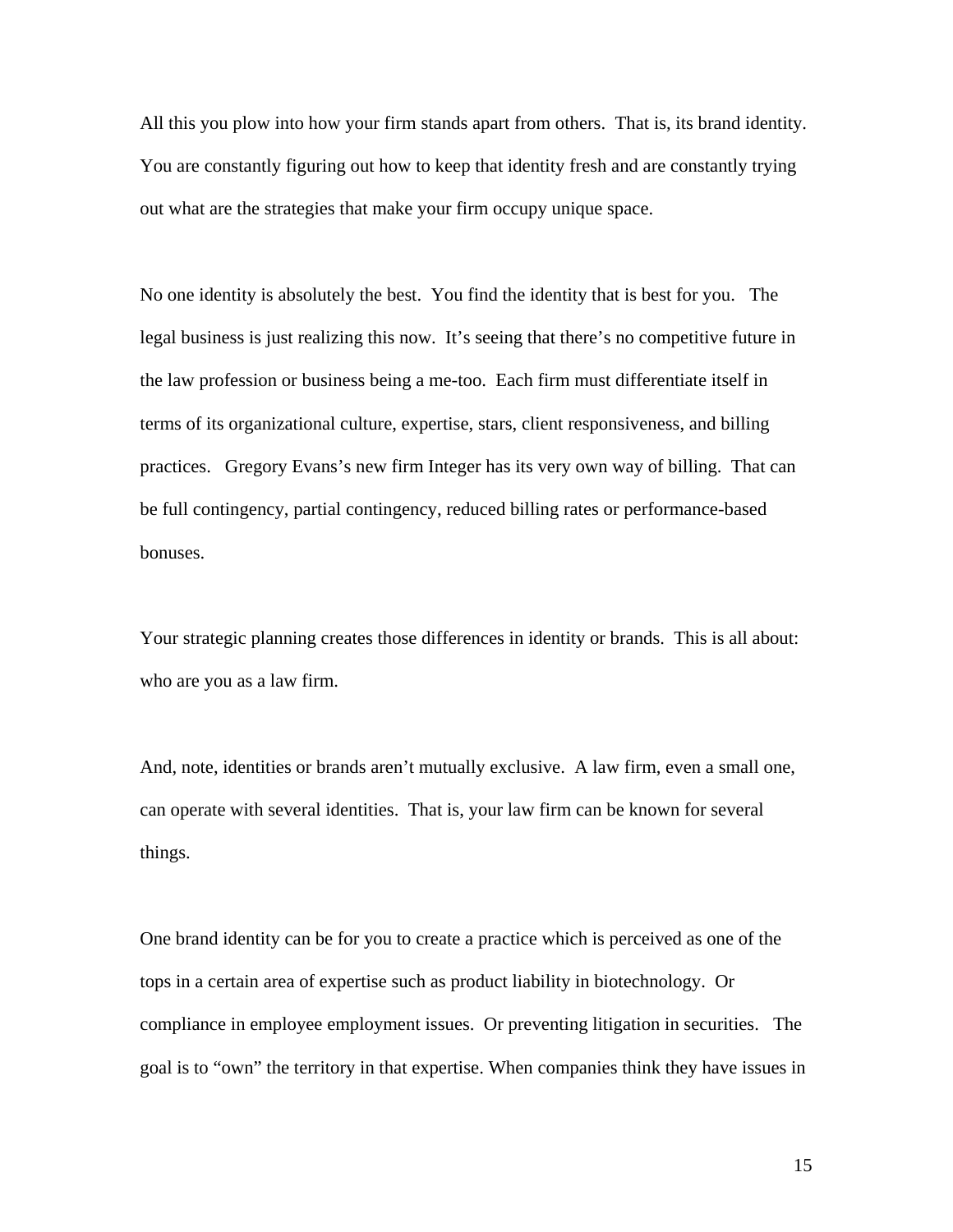those areas, they think your firm. That's the dominant brand strategy. Dominant brands can charge premium fees.

Another brand is built on having stars. Sound like Hollywood? It is. Those stars are the players whose individual messages are heard and are treated like sacred scripture. They are always quoted in the media. They are brought in when there is critical litigation. Stars might exist in large, medium or even small firms.

What counts is the presence of the star, not the size or resources of the firm. Robert Shapiro from the O.J. Simpson Criminal trial Dream Team has been one of those stars. Recently he leveraged that star status to co-founding web business LegalZoom. Having a star allows you to build all kinds of new business.

A third branding option is to become known as the affordable law firm for handling routine sorts of litigation. The brand is built on, for example, the smartness of settling. No client using the firm has ever regretted that. The buzz out there is the firm, for a reasonable fee, makes trouble go away.

A fourth type of branding is to be the Connecticut or Florida law firm with the know-how and contacts to handle DUIs, substance abuse convictions, and criminal acts associated with substance abuse. You control that business. Folks in trouble line up outside your door.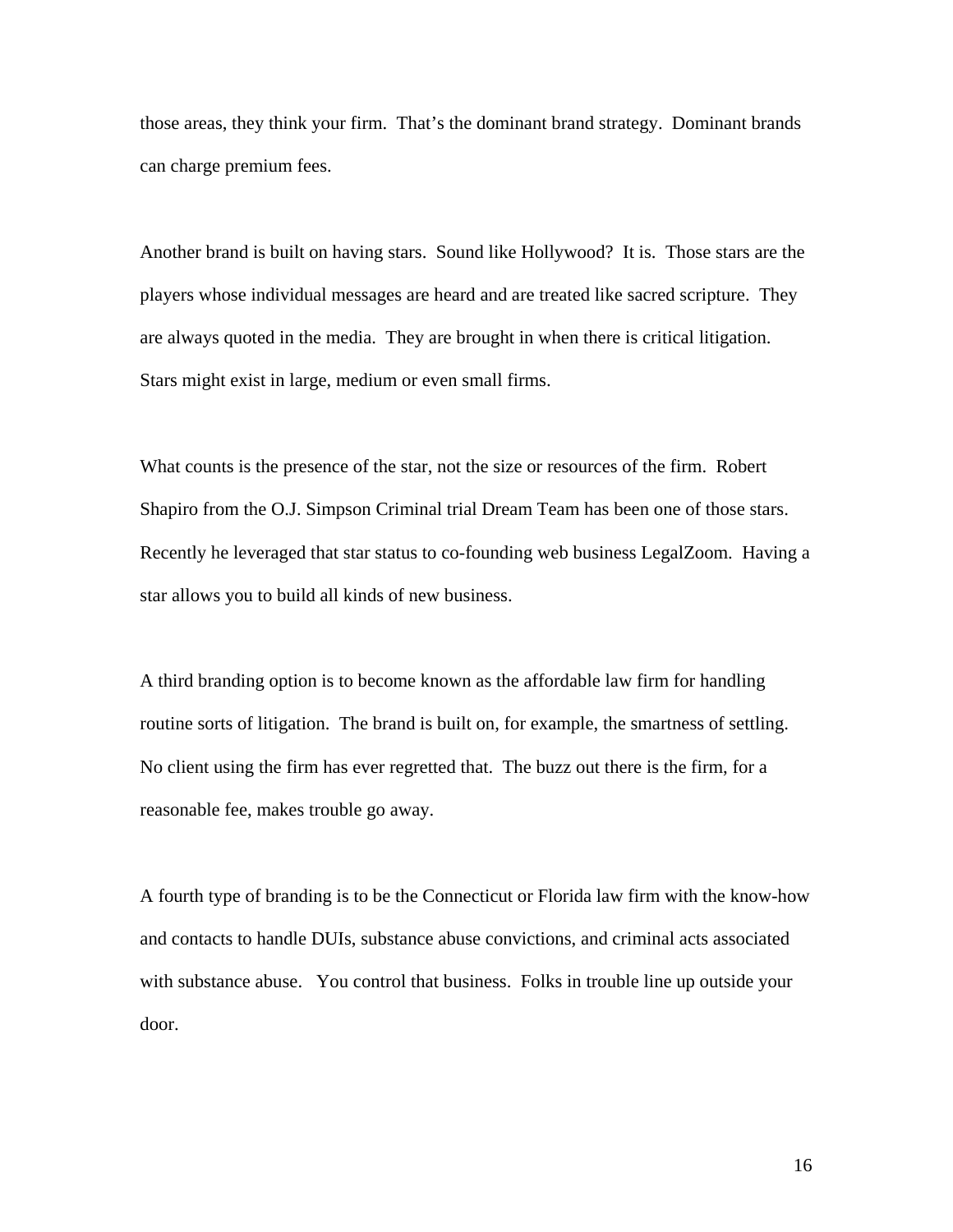There are as many different ways for your firm to gain a clear identity as there are types of clients. Your branding decision should be a mashup between:

- A) The strengths of your firm or the strengths that can be created and,
- B) What the demand is or will be.

The tactics for positioning, packaging and promoting those kinds of strategies are infinite. Those are the all-important Three Ps.

You might want to take an eight-week seminar on marketing and sales. That's what I did. Or, if you sense you have a feel for the Three Ps, you could simply digest books on marketing and public relations.

Here are some of those tactics.

We already mentioned special events. In legal, special events that are custom-made for a particular target market can be very effective. Those special events could be a simple presentation at the Connecticut or Florida chamber of commerce on preventing lawsuits in employment discrimination or they could introduce information about the legal system in China.

In addition there are: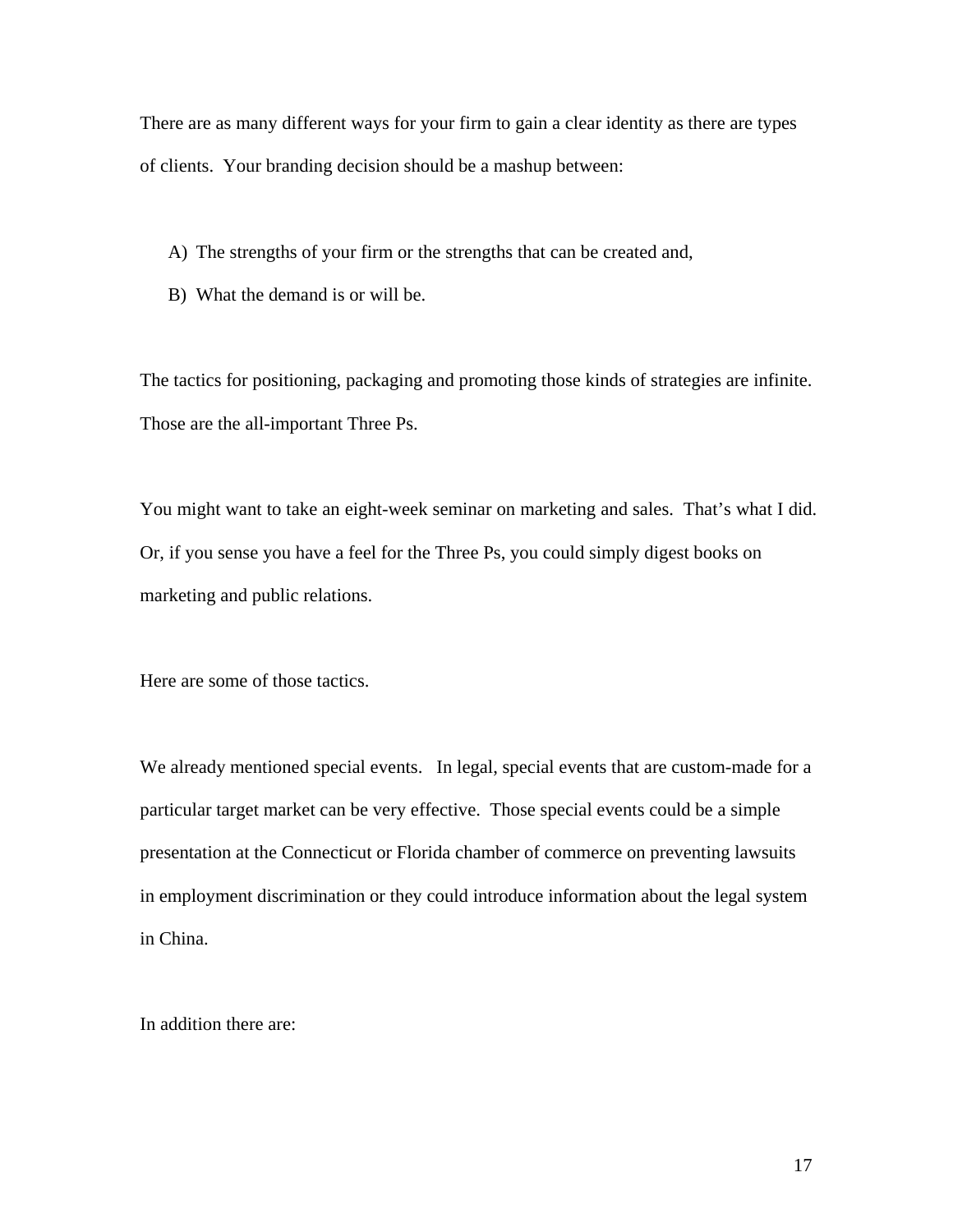Social media, which we had discussed. Social media still works. And it works well. You just don't take the risk of only leveraging social media.

The kinds of social media marketing you can use ranges from blogs and tweets to YouTube to social networking such as Facebook and LinkedIn. Incidentally, the NEW YORK LAW JOURNAL reports that more than 1.3 million lawyers have active LinkedIn profiles. Social media keeps mutating. Therefore, monitor on the web the latest research about what's working and what doesn't work as well as it used to.

Other tactics? There are plenty of them.

For instance, there is also communicating a brand through publishing full-length print books, eBooks, articles in journals and trade media, commentary in mainstream media such as THE WALL STREET JOURNAL, interviews with journalists in print, digital, and broadcast, columns in local media, keynote speeches, and, of course, taking highprofile cases and winning them. After the defense lawyers in the Rhode Island lead paint public nuisance litigation had the case tossed out by the Rhode Island Supreme Court, they were made.

Another tactic is third-party endorsement or support. And that comes in many varieties and flavors. But they are always killer apps. That because it's better for someone else or some organization to speak well of you than for you to try that yourself.

18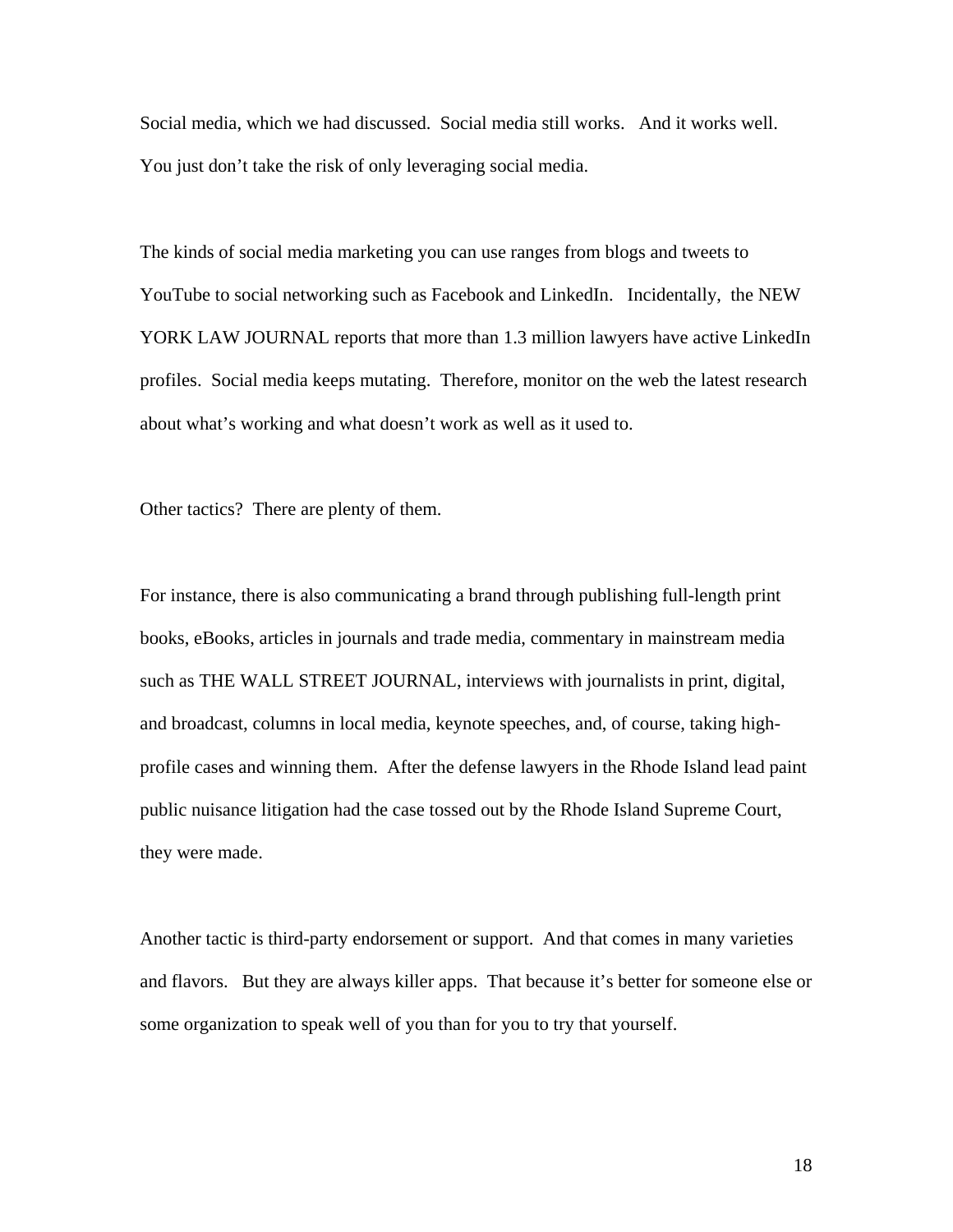This can take the form of a sort of buddy system. You recommend me. I recommend you. The most influential version of this is to have a known entity with clout sing your praises. That's why the old-time mentor was so desired. That power broker could open doors and keep opening them. Now, that kind of high-level support can be more easily achieved through what is known as The Favor Bank. Deposit enough favors for that person in The Favor Bank and you might wind up with plenty of open doors.

That brings us into the huge area of networking. Your network has to be both broad and targeted. The broad part entails migrating beyond legal circles, business circles, and even all those anointed organizations lawyers are supposed to join such as the country club.

Networking also entails what it now called those "weak links" or networking beyond the usual suspects. Back in the 1970s, Mark Granovetter was an unknown sociologist doing research. After what he discovered, he wasn't unknown any more.

Granovetter found that a significant number of professional successes including jobs came from beyond the homogeneous groupings. That's because in the homogeneous grouping, everyone in the group is going after the same things. Everyone has their eye on snagging IBM or The U.S. Chamber of Commerce as a client.

There's more. Also in those homogeneous groups, the members tend to pigeonhole you. They see you as a trial lawyer not a lawyer who can help with compliance or build an animal law practice. Therefore, those usual networks can be downright

19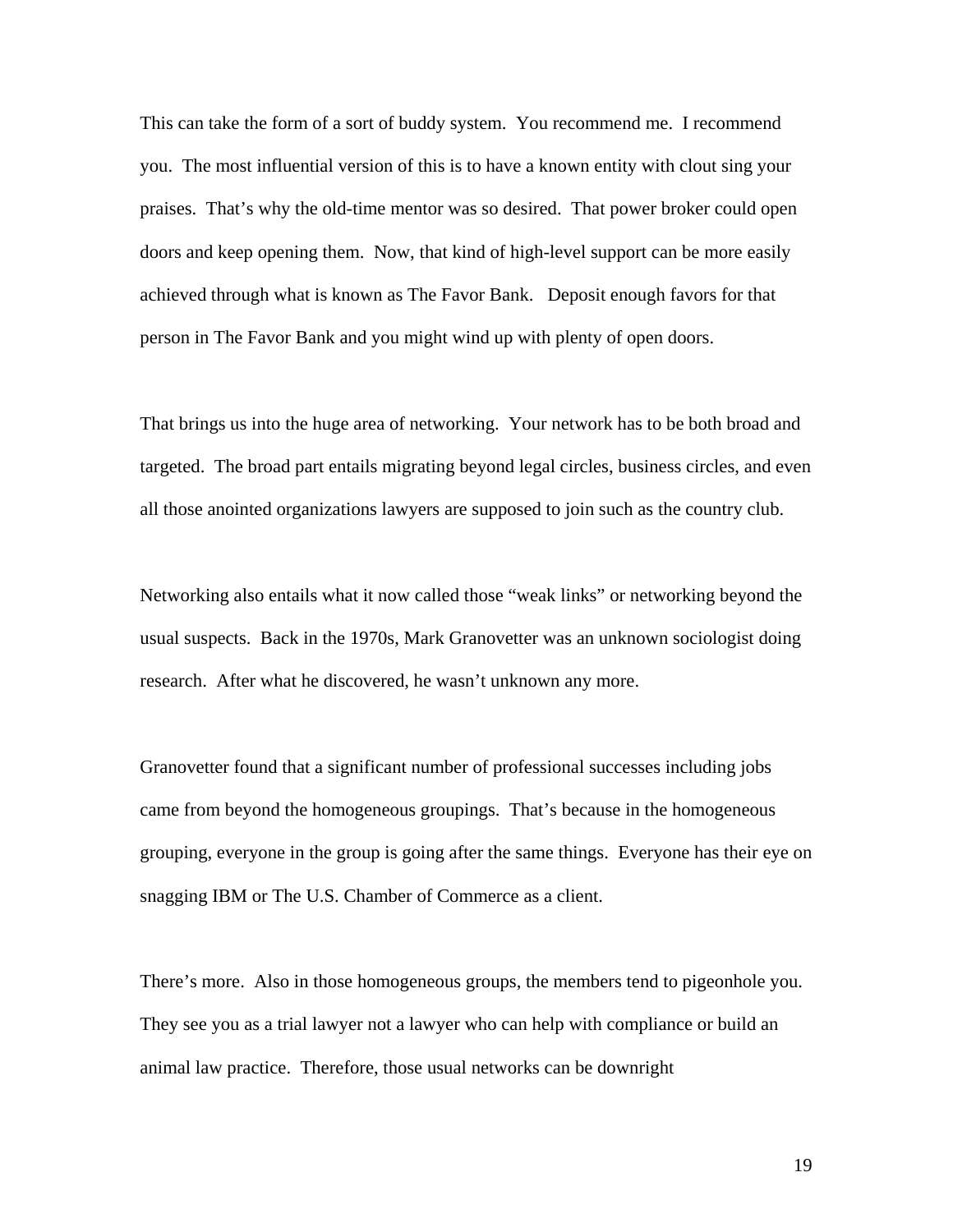counterproductive. They can prevent you from getting business as well as keep you confined in the kind of business you have always been getting.

Therefore, it's smart to experiment seeking out contacts for new business development outside the parameters that surround most legal prospecting. Joe the security guard in the building might know Company X just fired its law firm or was just was visited by the FBI. Jill the waitress at Michael's in Manhattan might be the first to find out that publishing house X needs a contract law firm for a new business it is considering creating.

Another tactic is old-fashioned advertising. Here in Connecticut, plaintiff firms create a dominant brandname for themselves through frequent television commercials. That repetition does the trick. Often they reinforce that with advertising on mass transportation.

Then there is the phone. So many lawyers neglect that old-fashioned medium which has such a high close rate. That's exactly why telemarketers use the phone. Once you can engage a person on the phone, it's easier to move the sales process along.

And older than the phone is the marketing power of visibility. You are there at meetings. You are there in the coffee room. You are there at weddings and funerals.

You get the idea. It helps to read books on how to take power. Power isn't given. It's taken as well as self-created. And remember the perception of power is power.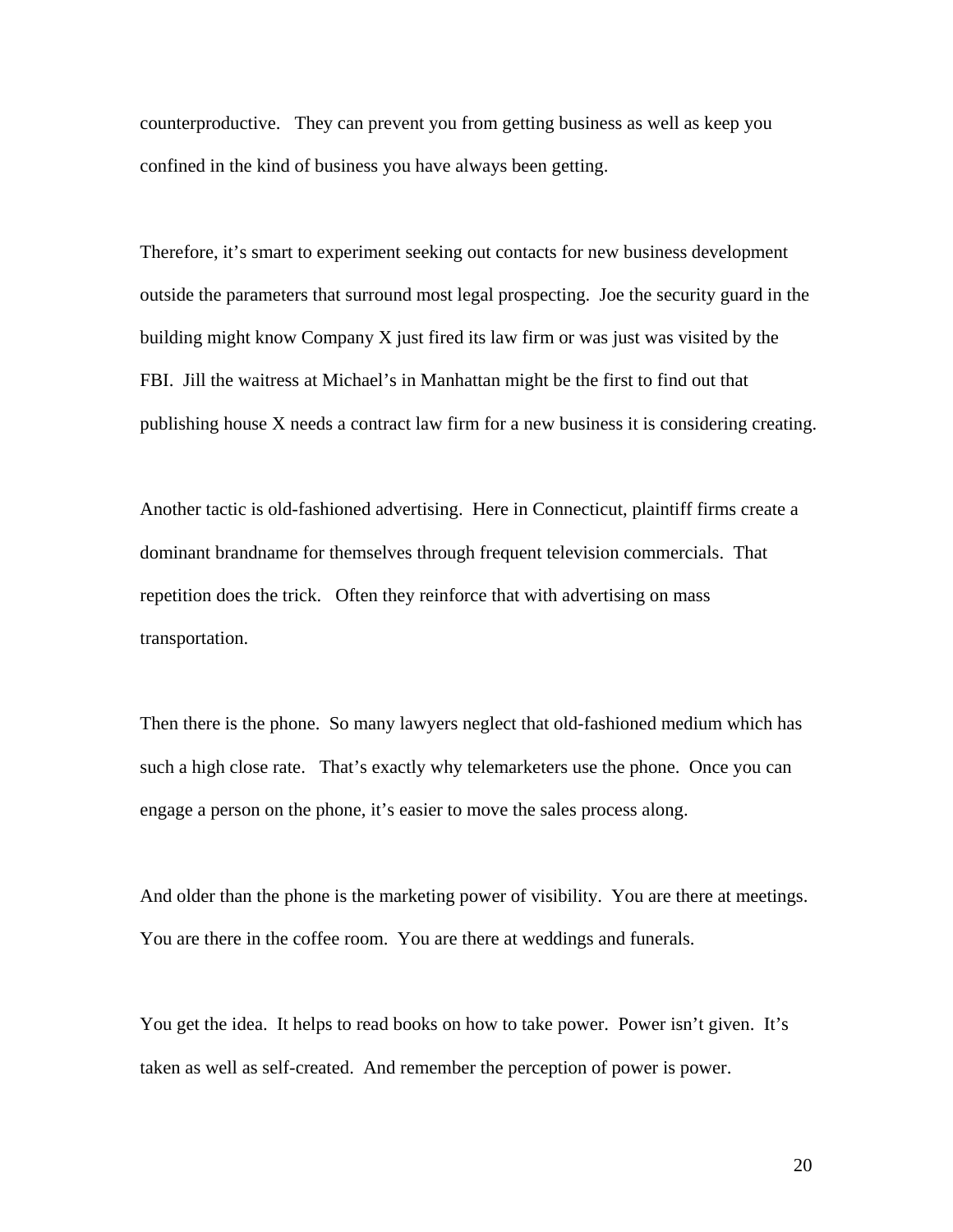Now we look at the numbers. Yeah, it's the math. Remember, this is the era of accountability. But what you're accountable for depends on what the client or prospect decides is important. Those are the numbers that you have to calculate and promote.

Increasingly what counts is what has not happened. For example, you can calculate litigation, fines, or negative publicity prevented. In fact, as you know, some law firms get compensated on just that: what they prevent.

What else should you measure and promote that matters to the client? Here are some recommendations:

Any aspect of the litigation process that can be prevented or reduced. That might be fewer motions, limited discovery, or a lesser fine.

There can be settlement on terms favorable to the client.

In the spirit of doing more with less there can be a high percentage of the work outsourced at \$50 per hour versus \$400 an hour.

There can be a proprietary process which reconfigures the process of how the work is done. Come to think of it: if your firm invents such a process, that in itself could be a new profit center.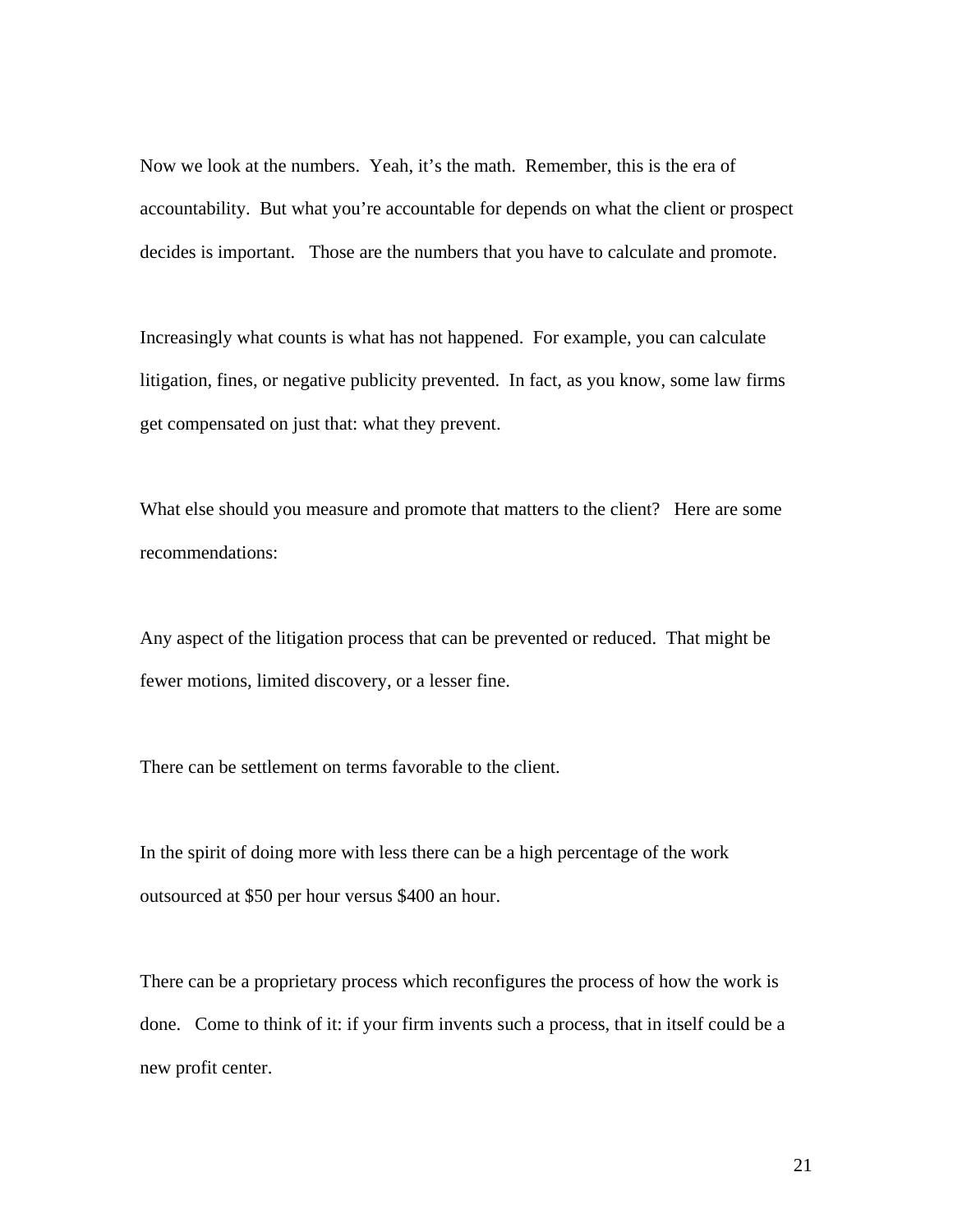There can be no summers used. You tell clients that they will not be subsidizing training of law students. You can also note that there were no associates without at least five years experience used on the account.

Most visible to the client can be a de-glamorization of your headquarters and branch offices. Instead of private offices in your facility there can be only cubicles. Instead of original art, there be posters from pro-bono causes. Instead of a large headquarters on Park Avenue in Manhattan there can be only a conference room on Park Avenue in Manhattan and the headquarters in an less expensive part of the metro area.

The next step is finding out what matters in your own business development and tracking it. That's how you determine the cost of the sale. And the cost of the sale determines what you should be doing more of or less of in getting new business and retaining old business.

This measuring piece is idiosyncratic. How you go after business may be very different from how the managing partner, the competition, or the other members of your small firm successfully hunt. That's because some tactics work brilliantly in your hands and not in the hands of others. The tactic may be the time invested in warmed-up phone calls or even cold calls. If you bill at \$600 an hour than the cost of those calls is \$60 a minute. The Return on Investment or ROI on that might be so huge that \$60 a minute is cheap.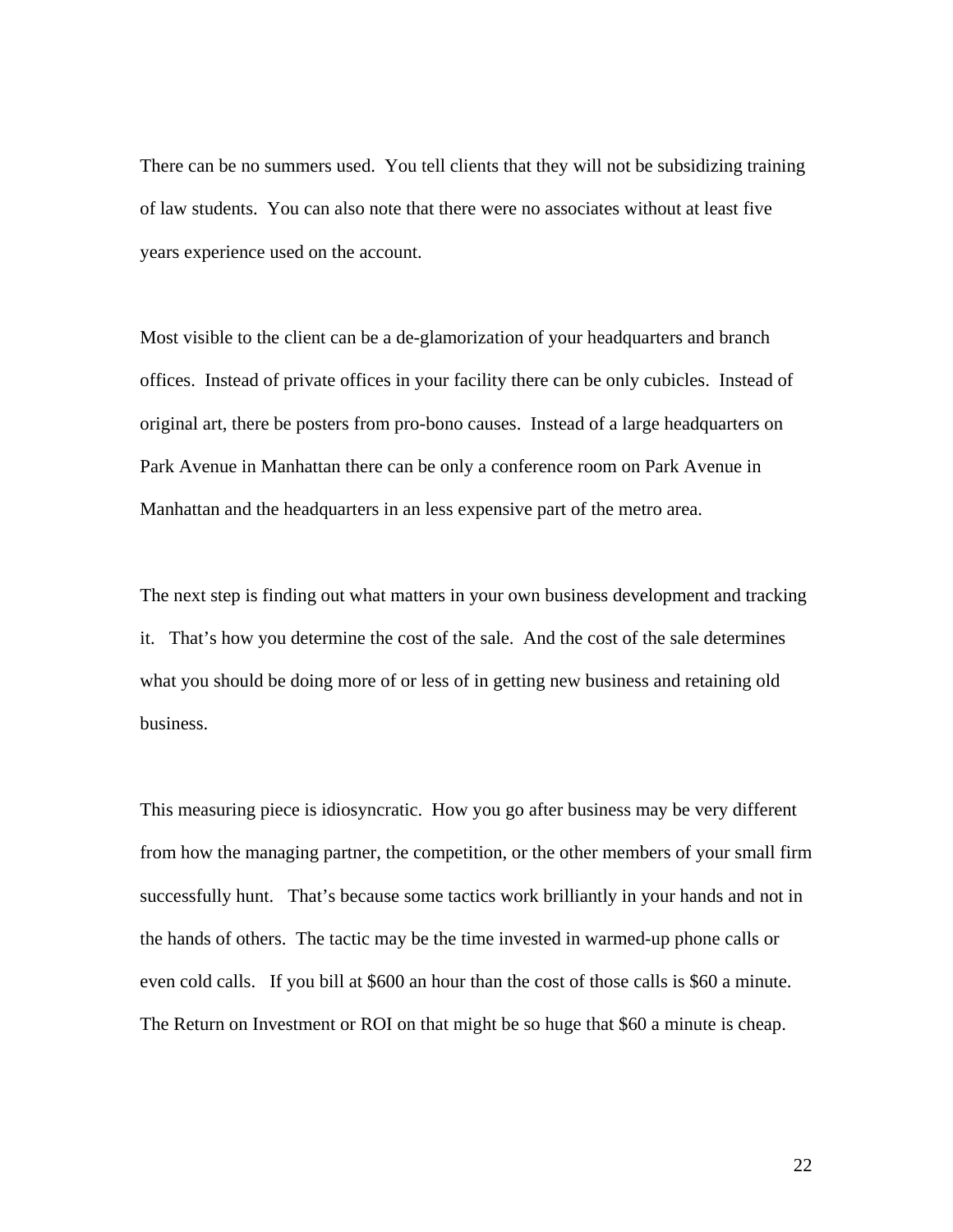But you don't know that unless you measure. And the measuring will lead you to do more phoning.

You may find that you can reduce the cost of a special event if you have the lion's share of the logistics performed by interns training in the hospitality industry. An unintended side effect is that you may get the trade school as your client. You might also get as clients hotels and restaurants they place their students in. There's no telling how one thing can lead to another. Business doesn't happen in a linear fashion.

A big piece of the measuring is the role of feedback. If you don't get the account you are pursuing, ask that organization why. In this volatile time, everyone is aware that everyone else needs to keep improving their game. Others are more willing to share what was behind the "no." In fact, that very act of soliciting input after failure can bring some business. I have witnessed such happening. Mostly that's a result of having a frank, intense conversation. In that conversation, you display your vulnerability. Research is showing that a display of just enough vulnerability can trigger unexpected professional connections.

The next must is the sustained follow-up. Work is often assigned to the most recent service provider who has made a great pitch or the professional who is on the organization's radar screen. That professional might have just called, just sent some snail mail or an article to be read, or delivered a keynote speech at the Detroit Economic Club.

23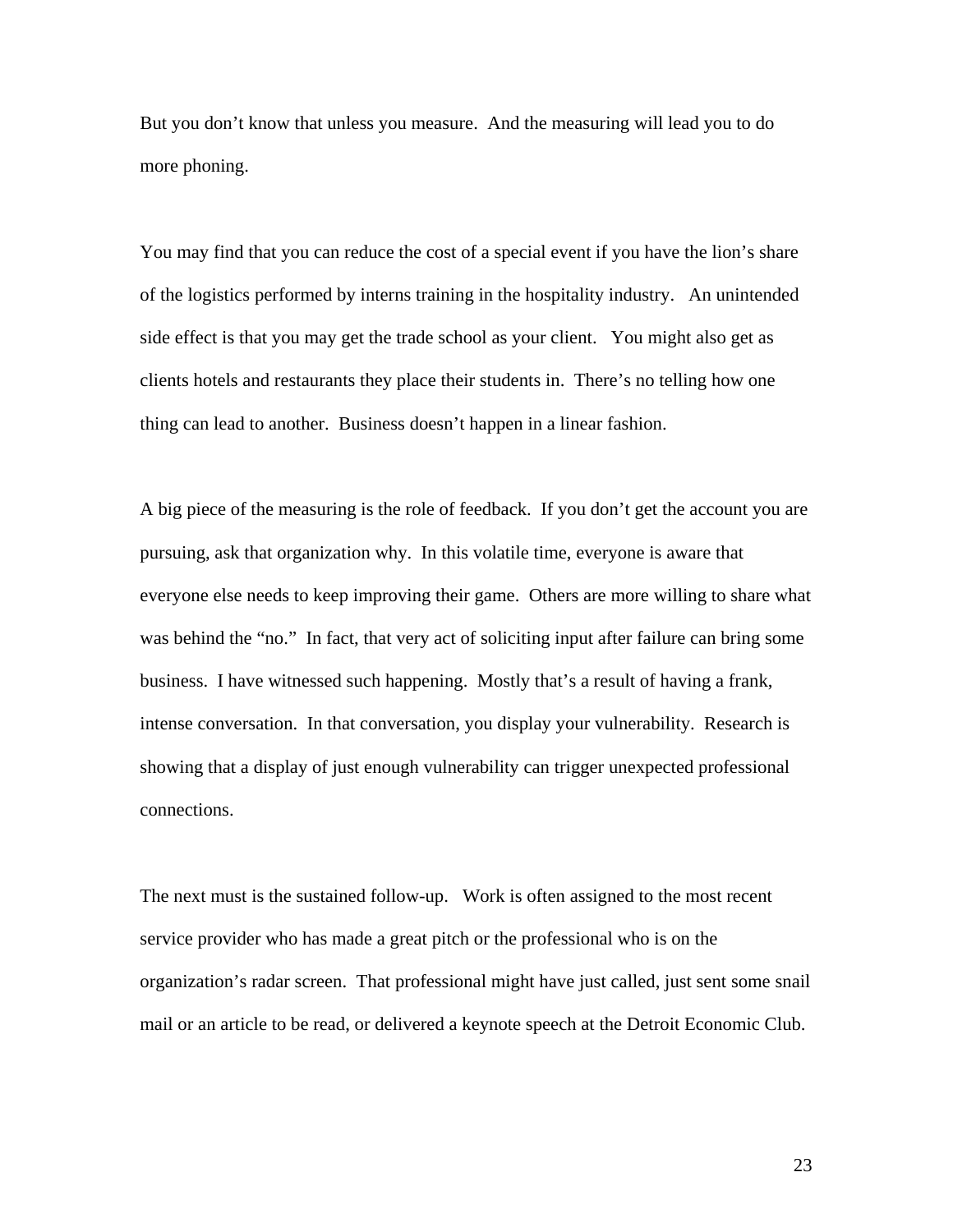It's a waste of precious resources to do everything right in marketing and even ask for the sale and not continue to follow-up or stay in-touch. That follow-up might be as mundane as making a point to say hello to the company chief executive officer at church, asking how the product launch is going, or providing complimentary advice on implications of a U.S. Supreme Court ruling.

The partners most often let go in law firms are the worker bees. In the past they could get by with excellent performance. At times they have even published books on a point of law which was well-received. However, they had no business-development focus or defined strategy to retain a client. This is an exaggeration but doing the work is just the price of entry. It doesn't give you an edge in the game or get you ahead. In some law firms it might be a defensive move. Those on the offense plow enough resources into new business development or client retention.

The shrewd partner follows up work well done with an inventory of what else that client might need now or in the future. Yes, there would be the attempt, done with skill, at cross-selling. That might take the form of a complimentary briefing on a new law or what could become the law. The latter would help the client with current decision-making, given that such-and-such could likely become a law.

More general follow up can consist of deposits in The Favor Bank. After a seminar is given in the board room to executives, there could be offers of help with this or that.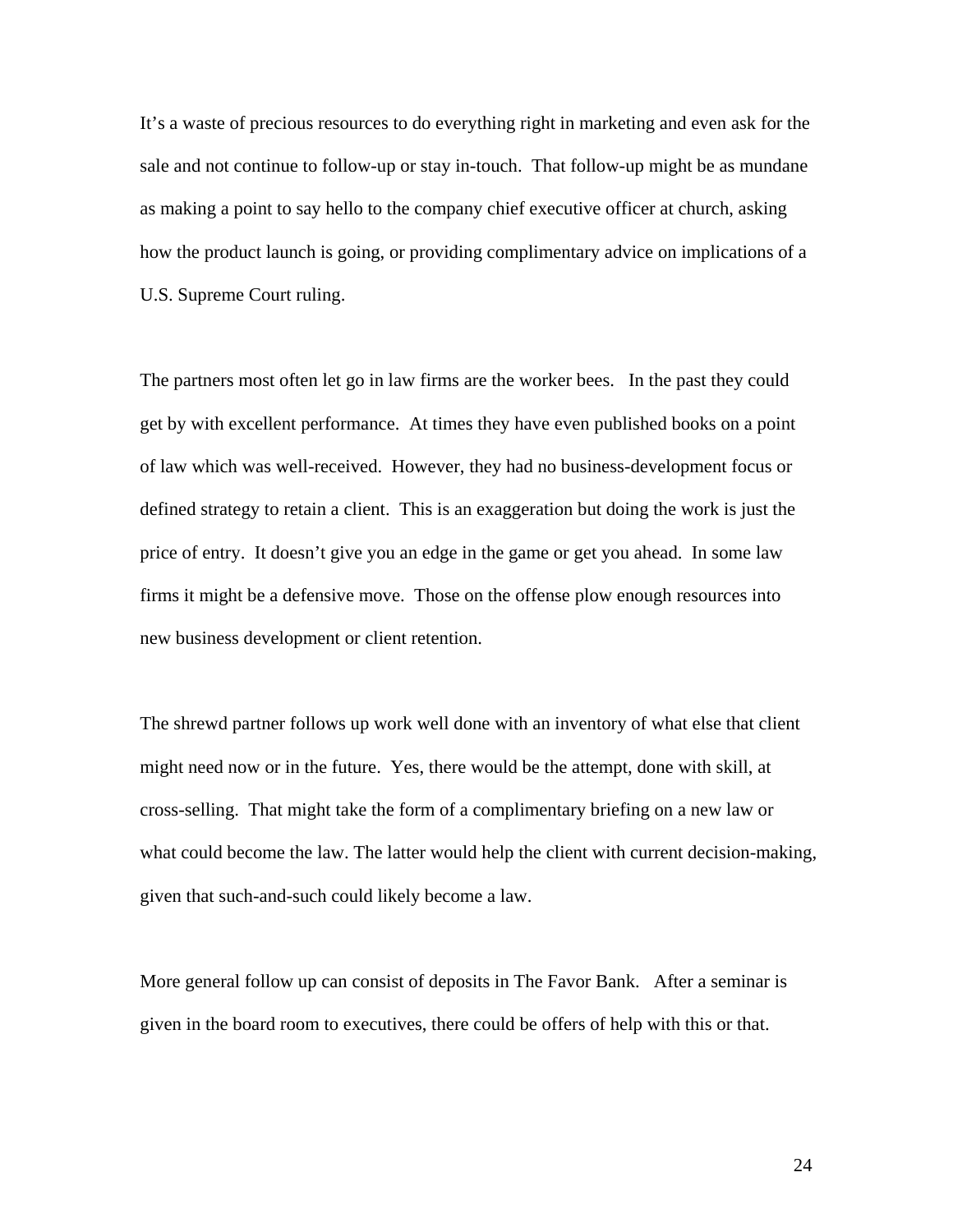That this or that could be as mundane as an unpaid internship for the executive's child in your office or your firm's pro bono work on behalf of the company's favorite cause.

Who thrives in follow-up are the most emotionally and socially astute. They figure out how to remain in the minds and hearts of others. And rather than being perceived as a pests, they come across as a source of added value to the client.

Let's be very concrete here. Let's look at three case studies of business development.

One is that of plaintiff law firm Carter Mario. It is based in Connecticut and has branched out into New England. For a number of years Carter Mario was derided for its highly repetitive in-your-face television commercials. They were especially prominent in the late evening.

Then people began to notice: Carter Mario was eating a lot of plaintiff lawyers's lunch. Carter Mario was a strong brand in New England. Carter Mario understood how to market for its type of business model and the kind of clients it was attracting.

Today, Carter Mario continues this repetitive in-your-face television commercials. The business media sing the law firm's praises.

Another model is Marler Clark plaintiff law firm. Its special expertise is food-borne diseases. Back in the early 1990s, the head of the law firm Bill Marler became involved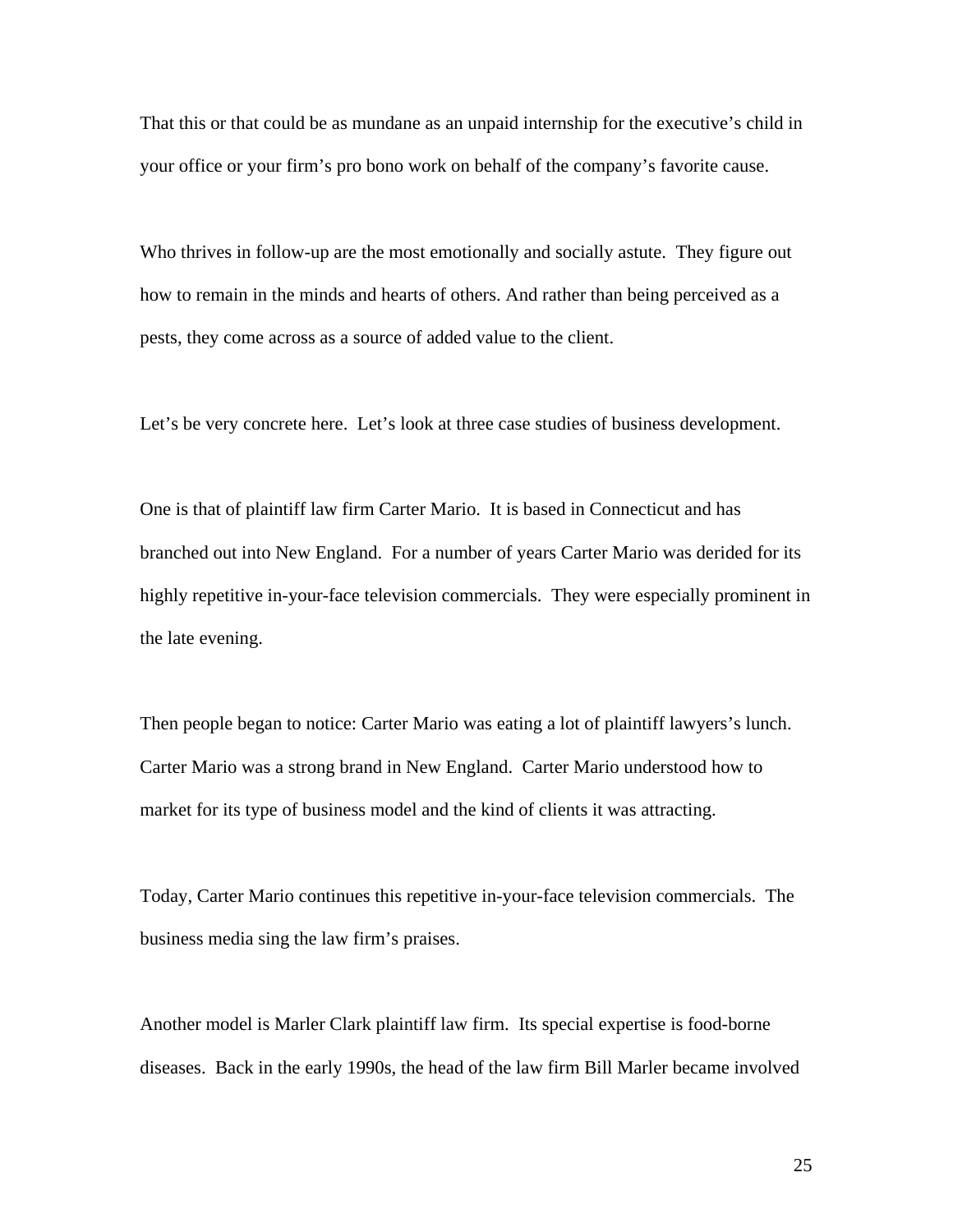in the litigation stemming from the Jack-in-the-Box E-Coli fatalities and illnesses. From there he branched out into educating the public, government, and the food industry. He did and continues to do that in a growing number of ways. He delivers testimony on Capitol Hill. He blogs. He sponsors special events. He travels to China and provides seminars on U.S. liability law. He funds his own research for those areas of food contamination not covered by government.

No newsflash, Bill Marler owns the food-borne disease territory.

Another case study is defense firm Jones Day. Its Pittsburgh office headed up the defense of client Sherwin-Williams in the lead paint public nuisance litigation. It did this in court. But it also did this is a smart way through public relations. Instead of focusing in messaging on pushing back on the rhetoric about how bad the former lead paint companies were, it highlighted the points of law. Likely Jones Day got the Rhode Island Supreme Court to toss the litigation in that state by arguing straight point of law.

With each victory, Jones Day used the win to enhance its brand in product liability.

Let's now go through the top ten takeaways in in rainmaking.

Number One: It's a myth that developing business requires anything other than strategy, emotional intelligence, and persistence.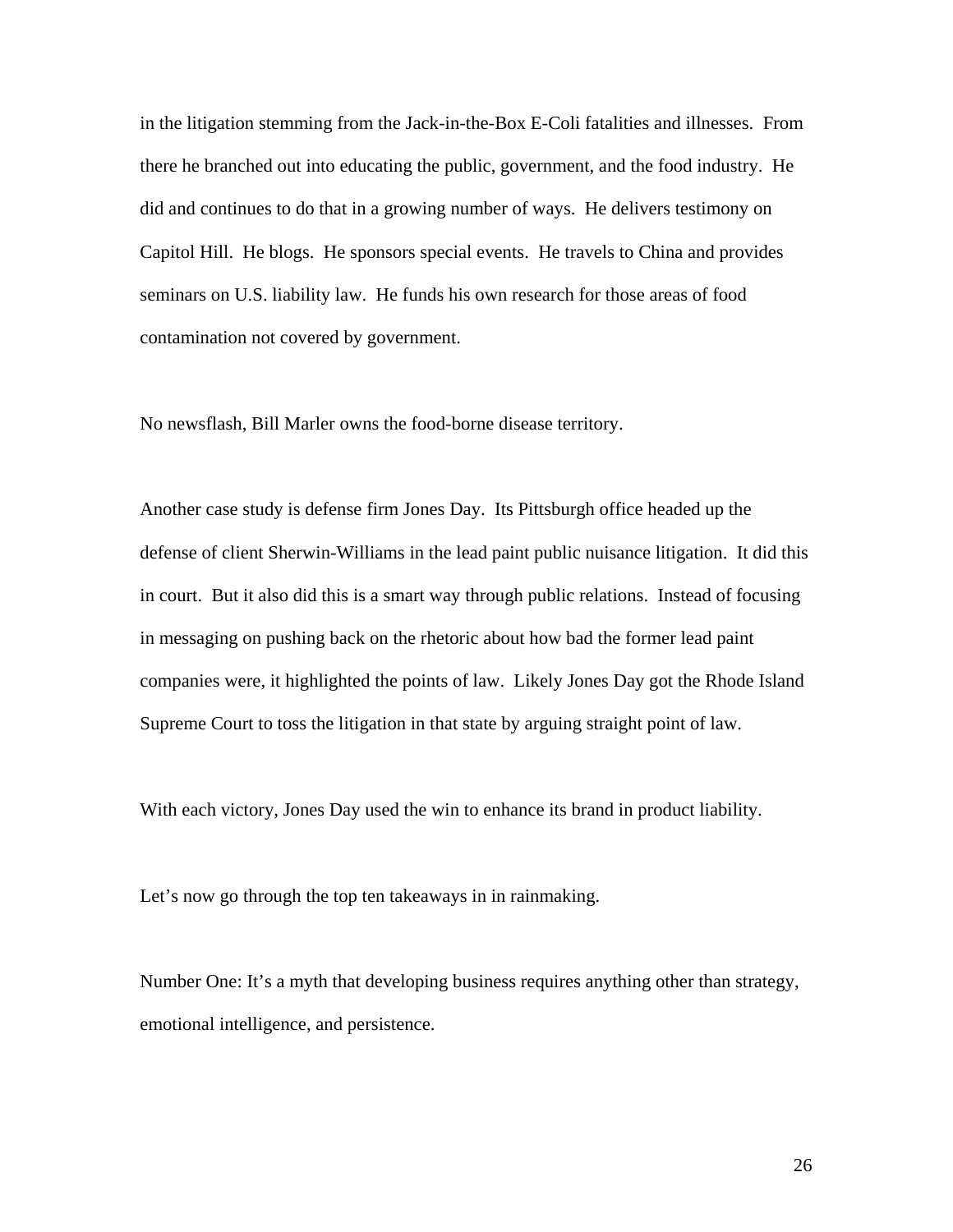Number Two: Developing business requires cooperation from others. Let them know you're a fair shooter when it comes to the rewards.

Number Three: Business development is a long-term process. You're always doing it. You're always going to do it.

Number Four: When you hit a wall, do an inventory of every aspect of the marketing/sales process.

Number Five: The Favor Bank is everything. Have down cold how to make deposits and withdrawals from that web of reciprocal relationships.

Number Six: Doing the work is the price of entry. In fact, it might be a defensive measure. What counts is selling. Selling puts you on the offense.

Number Seven: Talk the language of the prospect and the client. Don't talk the language of law.

Number Eight: Leverage your wins in rainmaking to demand what you want.

Number Nine: Value learning, even the negative type. Remember that C.S. Lewis said that experience is a brutal teacher but we learn, boy do we learn.